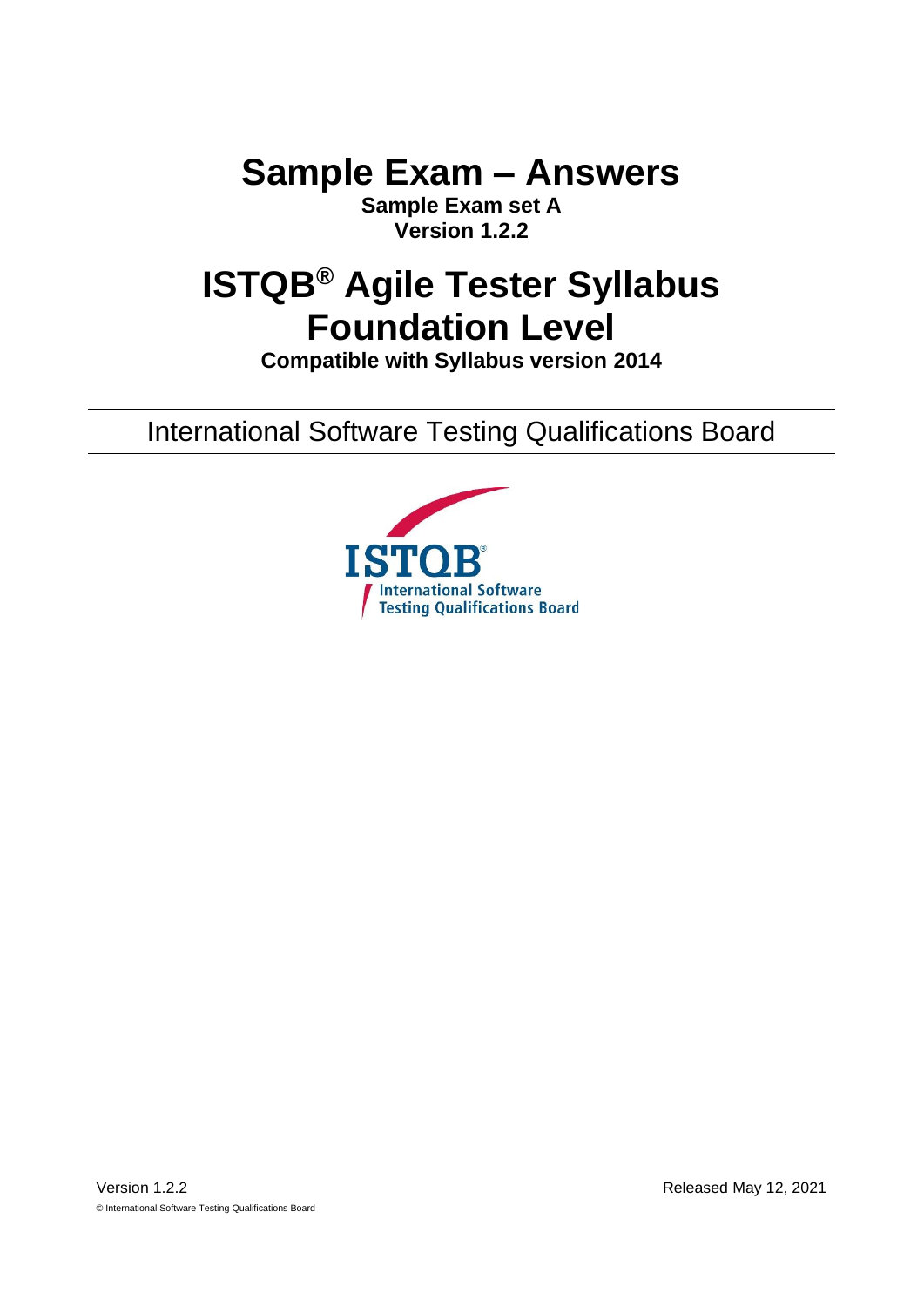

# <span id="page-1-0"></span>**Copyright Notice**

Copyright Notice © International Software Testing Qualifications Board (hereinafter called ISTQB® ).

ISTQB® is a registered trademark of the International Software Testing Qualifications Board.

All rights reserved.

The authors hereby transfer the copyright to the ISTQB®. The authors (as current copyright holders) and ISTQB® (as the future copyright holder) have agreed to the following conditions of use:

Extracts, for non-commercial use, from this document may be copied if the source is acknowledged.

Any Accredited Training Provider may use this sample exam in their training course if the authors and the ISTQB® are acknowledged as the source and copyright owners of the sample exam and provided that any advertisement of such a training course is done only after official Accreditation of the training materials has been received from an ISTQB®-recognized Member Board.

Any individual or group of individuals may use this sample exam in articles and books, if the authors and the ISTQB® are acknowledged as the source and copyright owners of the sample exam.

Any other use of this sample exam is prohibited without first obtaining the approval in writing of the ISTQB® .

Any ISTQB<sup>®</sup>-recognized Member Board may translate this sample exam provided they reproduce the abovementioned Copyright Notice in the translated version of the sample exam.

### <span id="page-1-1"></span>**Document Responsibility**

This document is maintained by a core team from ISTQB® consisting of the Syllabus Working Group and Exam Working Group.

### <span id="page-1-2"></span>**Acknowledgements**

This document was produced by a core team from the ISTQB®: Examination Working Group: Mette Bruhn-Pedersen, Debra Friedenberg, Jen Leger, Lloyd Roden, Lucjan Stapp, Patricia McQuaid, Beata Karpinska, Ingvar Nordström and the Foundation Agile Extension syllabus authors

The core team thanks the Exam Working Group review team, the Syllabus Working Group and the National Boards for their suggestions and input.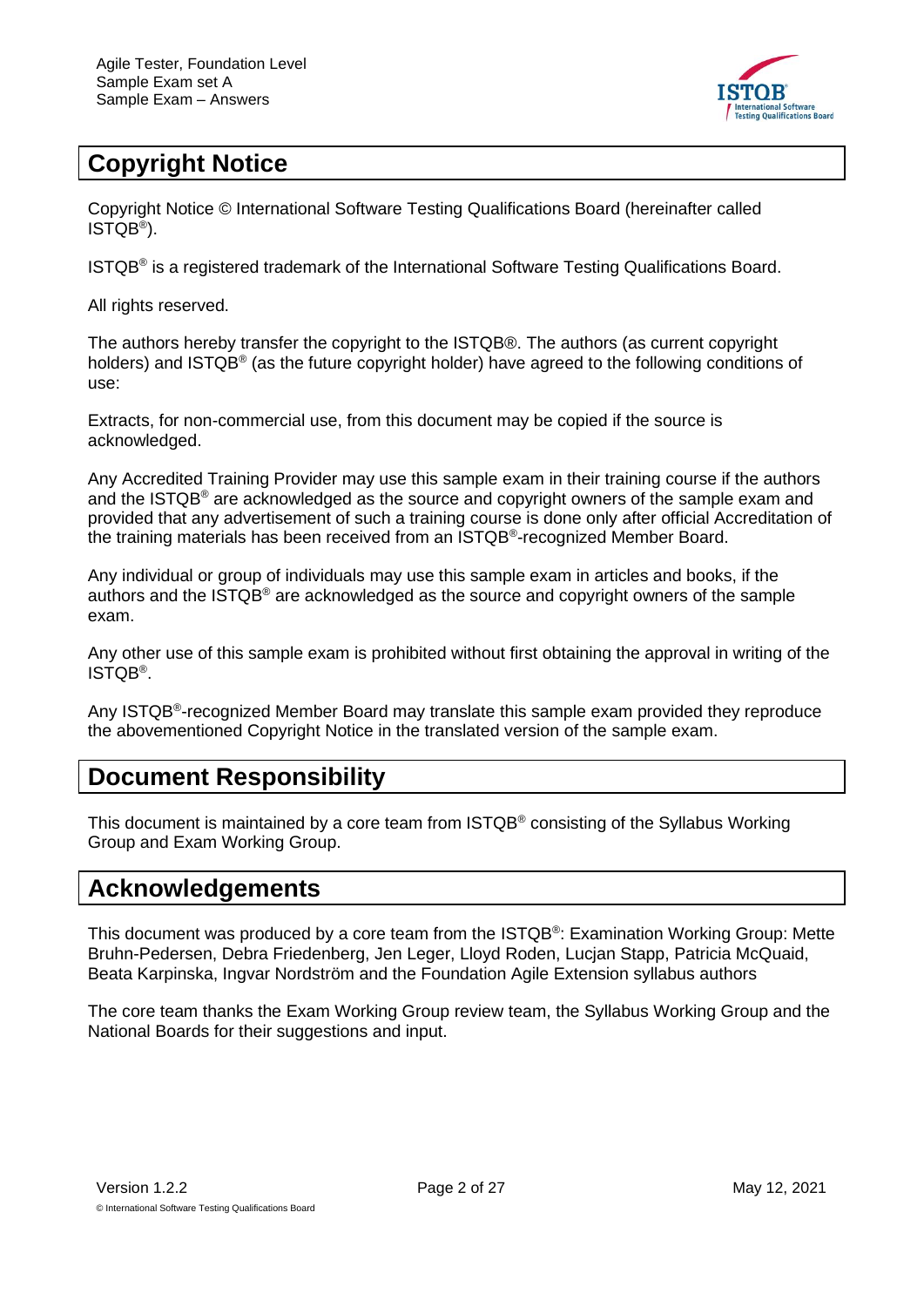

# <span id="page-2-0"></span>**Revision History**

| Sample Exam - Answers Layout Template used: | Version 2.4 Date: May 12, 2021 |
|---------------------------------------------|--------------------------------|
|                                             |                                |

| <b>Version</b> | Date           | <b>Remarks</b>                            |
|----------------|----------------|-------------------------------------------|
| 1.2.2          | May 12, 2021   | Removed wrong, duplicate copyright notice |
| 1.2.1          | May 7, 2021    | Update of copyright notice                |
| 1.2            | August 5, 2019 | Layout corrections                        |
| 1.1            | June 27, 2019  | Minor updates                             |
| 1.0            | Maj 1, 2014    | First version approved by GA              |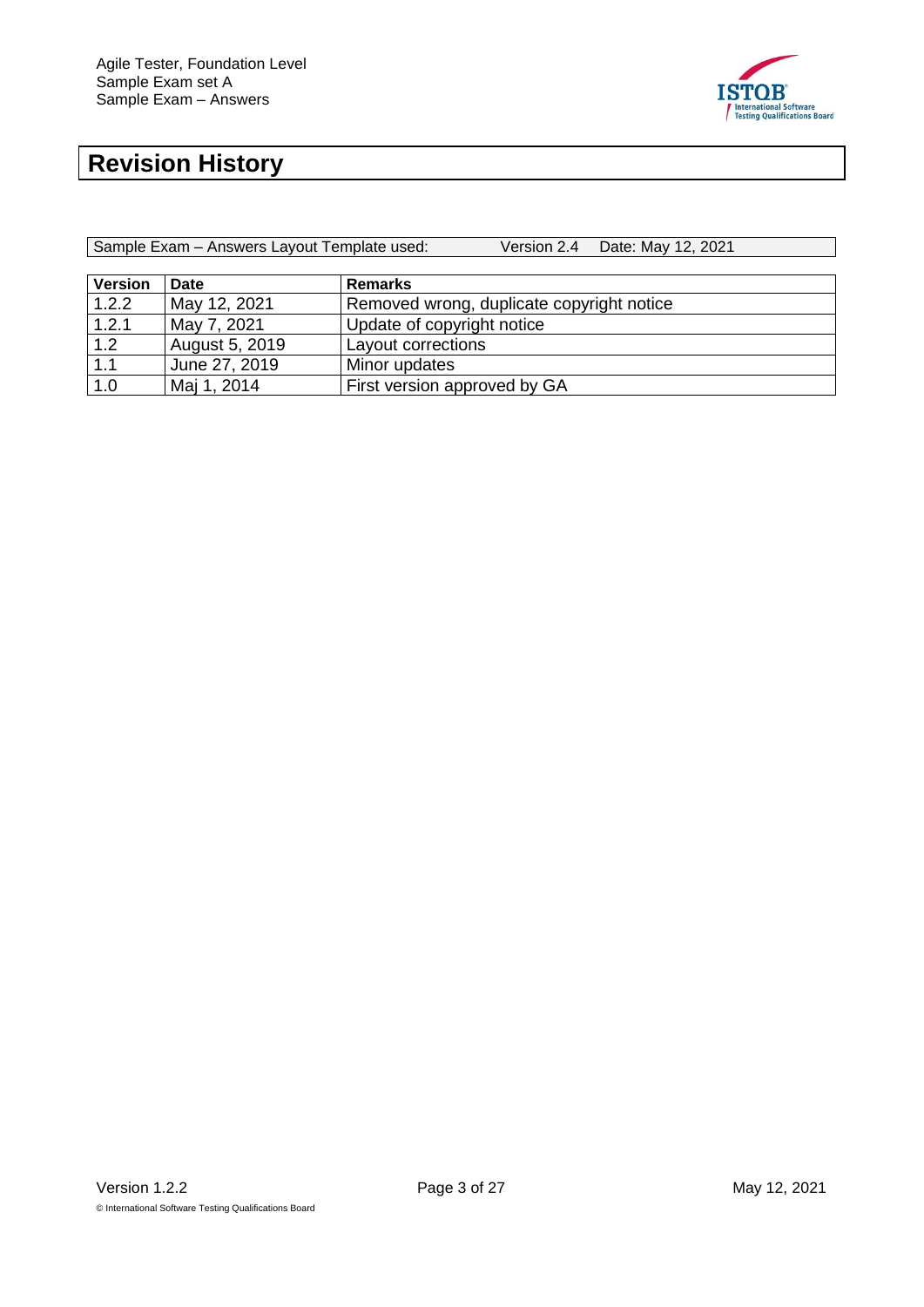

# <span id="page-3-0"></span>**Table of Contents**

| 12 |
|----|
|    |
|    |
|    |
|    |
|    |
|    |
|    |
|    |
|    |
| 19 |
|    |
|    |
|    |
|    |
|    |
|    |
|    |
|    |
|    |
|    |
|    |
|    |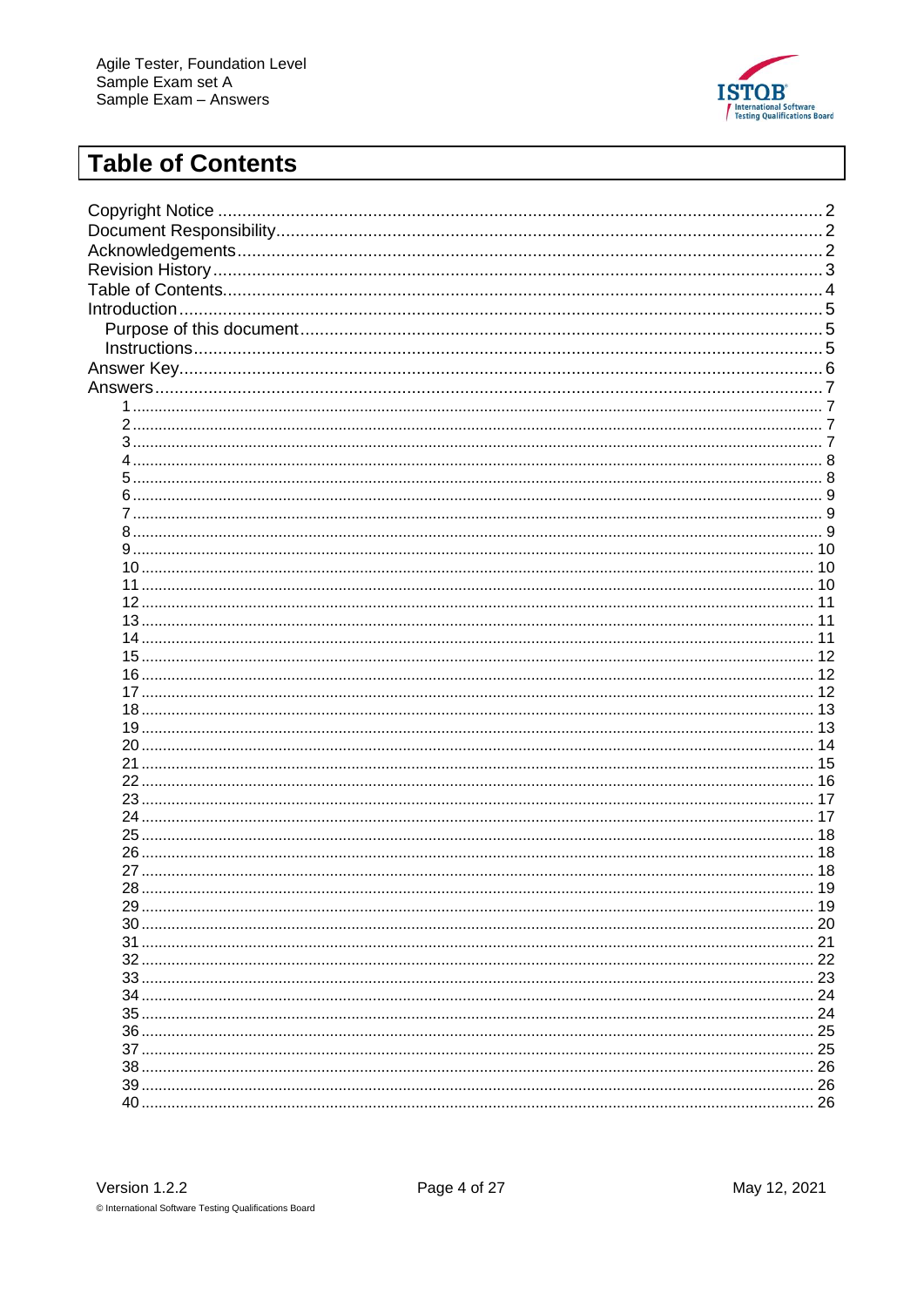

### <span id="page-4-0"></span>**Introduction**

#### <span id="page-4-1"></span>Purpose of this document

The sample questions and answers and associated justifications in this sample exam set have been created by a team of Subject Matter Experts and experienced question writers with the aim of assisting ISTQB® Member Boards and Exam Boards in their question writing activities.

These questions cannot be used as-is in any official examination, but they should serve as guidance for question writers. Given the wide variety of formats and subjects, these sample questions should offer many ideas for the individual Member Boards on how to create good questions and appropriate answer sets for their examinations.

#### <span id="page-4-2"></span>**Instructions**

The answer set is organized in the following way:

- Correct answer including justification of the answers
- Learning Objective and K-level of Questions
- Answer Key with Learning Objective and K-level for each question
- Questions are contained in a separate document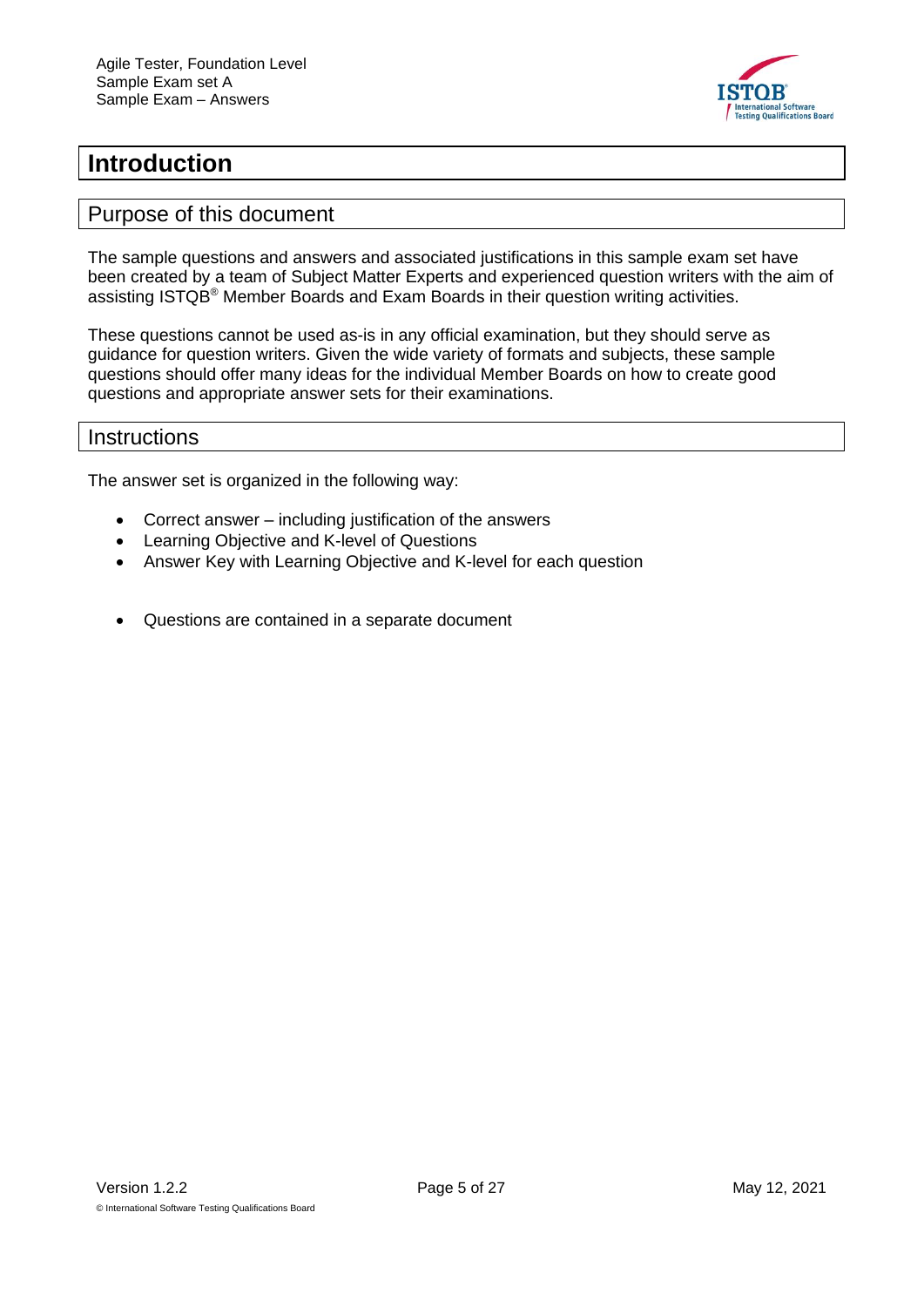

# **Answer Key**

<span id="page-5-0"></span>

| Question<br>Number (#) | <b>Correct Answer</b> | LO         | <b>K-Level</b> | <b>Points</b> | Question<br>Number (#) | <b>Correct Answer</b> | LO         | <b>K-Level</b> | <b>Points</b> |
|------------------------|-----------------------|------------|----------------|---------------|------------------------|-----------------------|------------|----------------|---------------|
|                        | b.                    | FA-1.1.1   | K <sub>1</sub> |               | 21                     | b                     | FA-2.2.2   | K <sub>2</sub> |               |
| 2                      | a                     | FA-1.1.1   | K <sub>1</sub> |               | 22                     | d                     | FA-2.3.1   | K <sub>2</sub> |               |
| 3                      | c, d                  | FA-1.1.2   | K <sub>2</sub> |               | 23                     | C                     | FA-2.3.2   | K <sub>2</sub> |               |
| 4                      | C                     | FA-1.1.2   | K <sub>2</sub> |               | 24                     | C                     | FA-2.3.2   | K <sub>2</sub> |               |
| 5                      | C                     | FA-1.1.3   | K <sub>2</sub> |               | 25                     | C                     | Keyword    | K <sub>1</sub> |               |
| 6                      | b                     | FA-1.1.3   | K <sub>2</sub> |               | 26                     | d                     | FA-3.1.1   | K <sub>1</sub> |               |
| $\overline{ }$         | b                     | FA-1.2.1   | K <sub>1</sub> |               | 27                     | C                     | FA-3.1.2   | K <sub>1</sub> |               |
| 8                      | d                     | FA-1.2.2   | K <sub>3</sub> |               | 28                     | a                     | FA-3.1.3   | K <sub>2</sub> |               |
| 9                      | C                     | FA-1.2.3   | K <sub>2</sub> |               | 29                     | C                     | FA-3.1.3   | K <sub>2</sub> |               |
| 10                     | C                     | FA-1.2.3   | K <sub>2</sub> |               | 30                     | b                     | FA-3.1.4   | K <sub>3</sub> |               |
| 11                     | d                     | FA-1.2.4   | K <sub>2</sub> |               | 31                     | a, d                  | $FA-3.2.1$ | K <sub>3</sub> |               |
| 12                     | d                     | FA-1.2.5   | K <sub>1</sub> |               | 32                     | b                     | FA-3.2.2   | K <sub>3</sub> |               |
| 13                     | d                     | Keyword    | K <sub>1</sub> |               | 33                     | C                     | FA-3.3.1   | K <sub>3</sub> |               |
| 14                     | b.                    | FA-2.1.1   | K <sub>2</sub> |               | 34                     | $\mathbf{C}$          | FA-3.3.2   | K <sub>2</sub> |               |
| 15                     | a                     | FA-2.1.2   | K <sub>2</sub> |               | 35                     | b, c                  | FA-3.3.2   | K <sub>2</sub> |               |
| 16                     | a, e                  | FA-2.1.3   | K <sub>2</sub> |               | 36                     | d                     | FA-3.3.3   | K <sub>3</sub> |               |
| 17                     | b                     | FA-2.1.3   | K <sub>2</sub> |               | 37                     | C                     | FA-3.3.4   | K <sub>3</sub> |               |
| 18                     | b.                    | $FA-2.2.1$ | K <sub>2</sub> |               | 38                     | a                     | FA-3.3.5   | K <sub>3</sub> |               |
| 19                     | a                     | FA-2.2.1   | K <sub>2</sub> |               | 39                     | C                     | FA-3.4.1   | K <sub>1</sub> |               |
| 20                     | a                     | FA-2.2.2   | K <sub>2</sub> |               | 40                     | b                     | Keyword    | K <sub>1</sub> |               |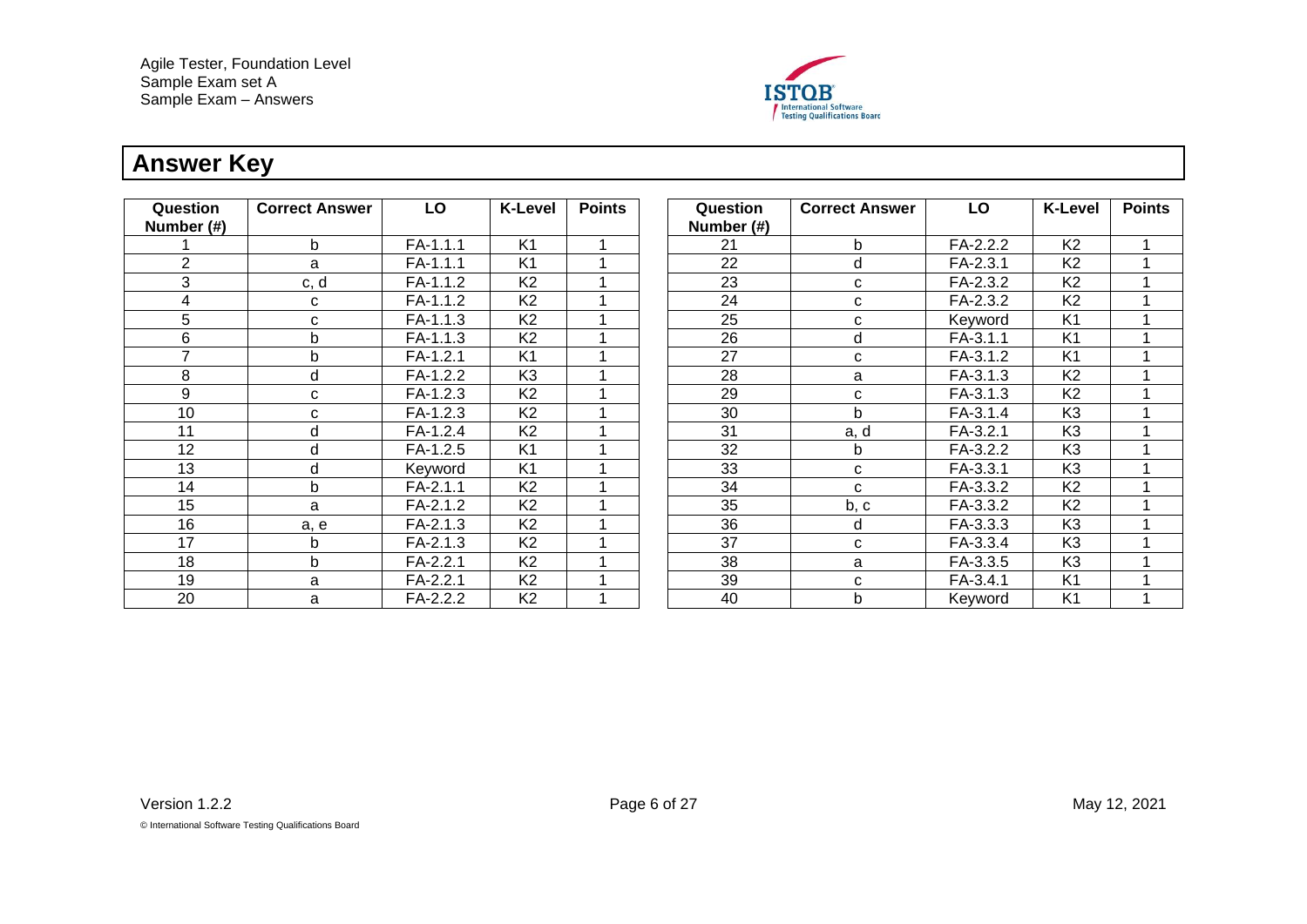

#### <span id="page-6-3"></span><span id="page-6-2"></span><span id="page-6-1"></span><span id="page-6-0"></span>**Answers Question Number (#) Correct Answer Explanation / Rationale Learning Objective (LO) K-Level Number of Points 1** b a) Is not correct. See correct answer b) Is correct. The Manifesto consists of 4 key values: Individuals and Interactions over processes and tools; Working software over comprehensive documentation; Customer collaboration over contract negotiation; Responding to change over following a plan c) Is not correct. See correct answer d) Is not correct. See correct answer  $FA-1.1.1$  K1 1 **2** a a a) Is correct. From a customer perspective, working software is much more useful and valuable than overly detailed documentation, and it provides an opportunity to provide the development team rapid feedback b) Is not correct. It is normal practice, especially in test driven development, but it is not one of the values in the agile Manifesto c) Is not correct. The value is: customer collaboration over contract negotiation d) Is not correct. The value is: responding to change over following a plan  $FA-1.1.1$  K1 **3 b** c, d **a**) Is not correct. This depends on the skillset of the team; developers may take on this task b) Is not correct. The team will work together to select tools that will enable them to be collaborative & efficient c) Is correct. Testers support & collaborate with business representatives to help them create suitable acceptance tests d) Is correct. In agile projects, quality is the responsibility of the whole team e) Is not correct. Developers may help with these tasks depending on the skillset of the team and individual workload  $FA-1.1.2$  K2  $1 \quad 1$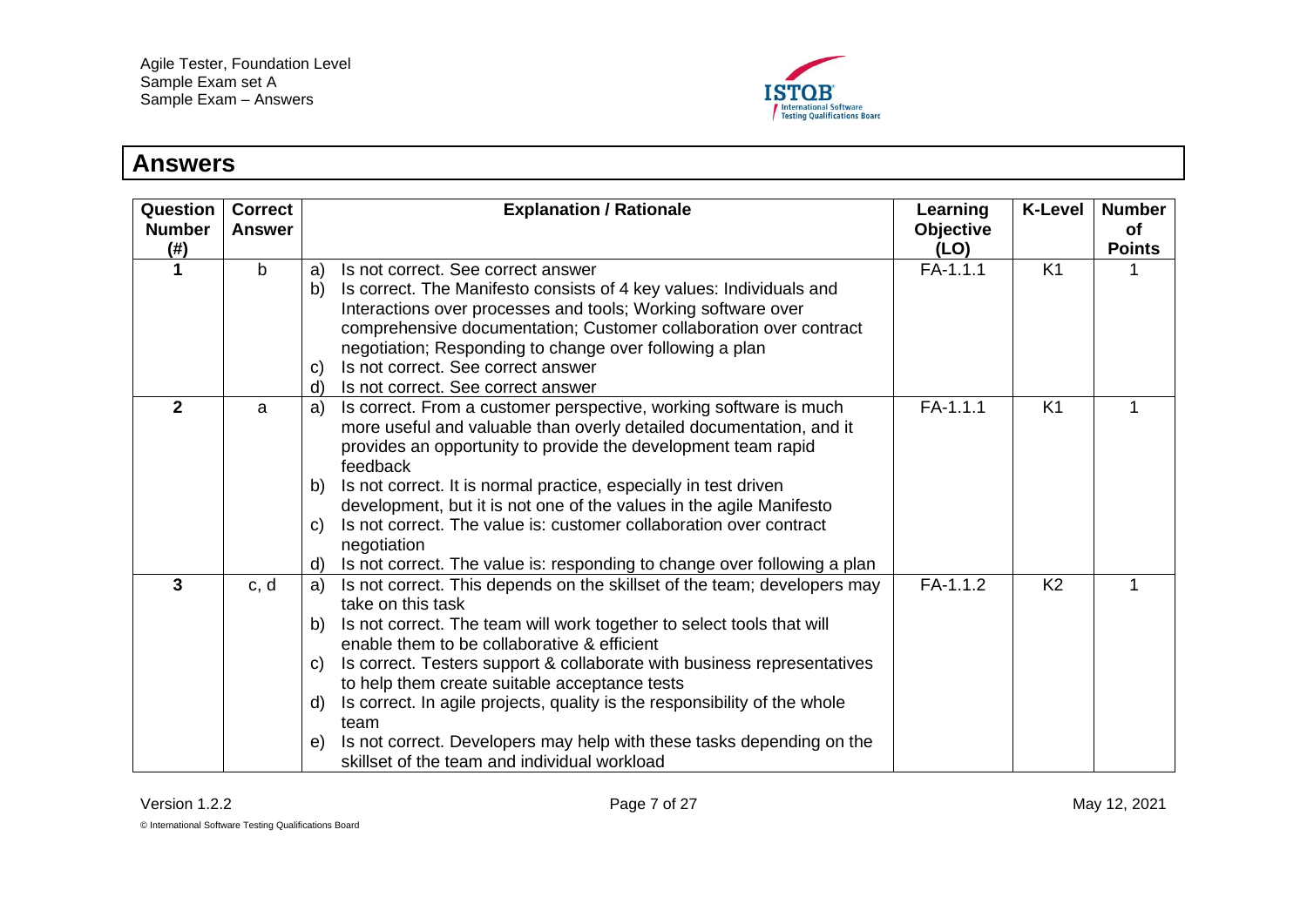

<span id="page-7-1"></span><span id="page-7-0"></span>

| Question<br><b>Number</b><br>$(\#)$ | <b>Correct</b><br><b>Answer</b> | <b>Explanation / Rationale</b>                                                                                                                                                                                                                                                                                                                                                                                                                                                                                                                                                                                                                                                                | Learning<br><b>Objective</b><br>(LO) | <b>K-Level</b> | <b>Number</b><br><b>of</b><br><b>Points</b> |
|-------------------------------------|---------------------------------|-----------------------------------------------------------------------------------------------------------------------------------------------------------------------------------------------------------------------------------------------------------------------------------------------------------------------------------------------------------------------------------------------------------------------------------------------------------------------------------------------------------------------------------------------------------------------------------------------------------------------------------------------------------------------------------------------|--------------------------------------|----------------|---------------------------------------------|
| 4                                   | C                               | Is not correct. Software testing skills should be transferred and<br>a)<br>extended to non-testing members of the team<br>Is not correct. This depends on the skillset of the team and who is<br>b)<br>available; some testers may have a development background<br>Is correct. Enables a variety of skillsets to be leveraged as needed for<br>C)<br>the project<br>Is not correct. Specialized testers are still needed and are an important<br>d)<br>resource on agile projects                                                                                                                                                                                                            | FA-1.1.2                             | K <sub>2</sub> |                                             |
| 5                                   | C                               | See rational below<br>Is not correct<br>a)<br>b)<br>Is not correct<br>Is correct<br>C)<br>d)<br>Is not correct<br>Is not correct. Developers only implement features that are<br>i.<br>requested by business and are part of an iteration. If they<br>complete their tasks, they will help with other tasks assigned to<br>the iteration<br>ii.<br>Is correct. Frequent customer feedback maintains a focus on the<br>features with the highest business value<br>iii.<br>Is not correct. There may be more testing required due to frequent<br>changes<br>iv.<br>iv. Is correct. Customers indicate if requirements are missed or<br>misinterpreted, and modify functionality if they desire | $FA-1.1.3$                           | K <sub>2</sub> |                                             |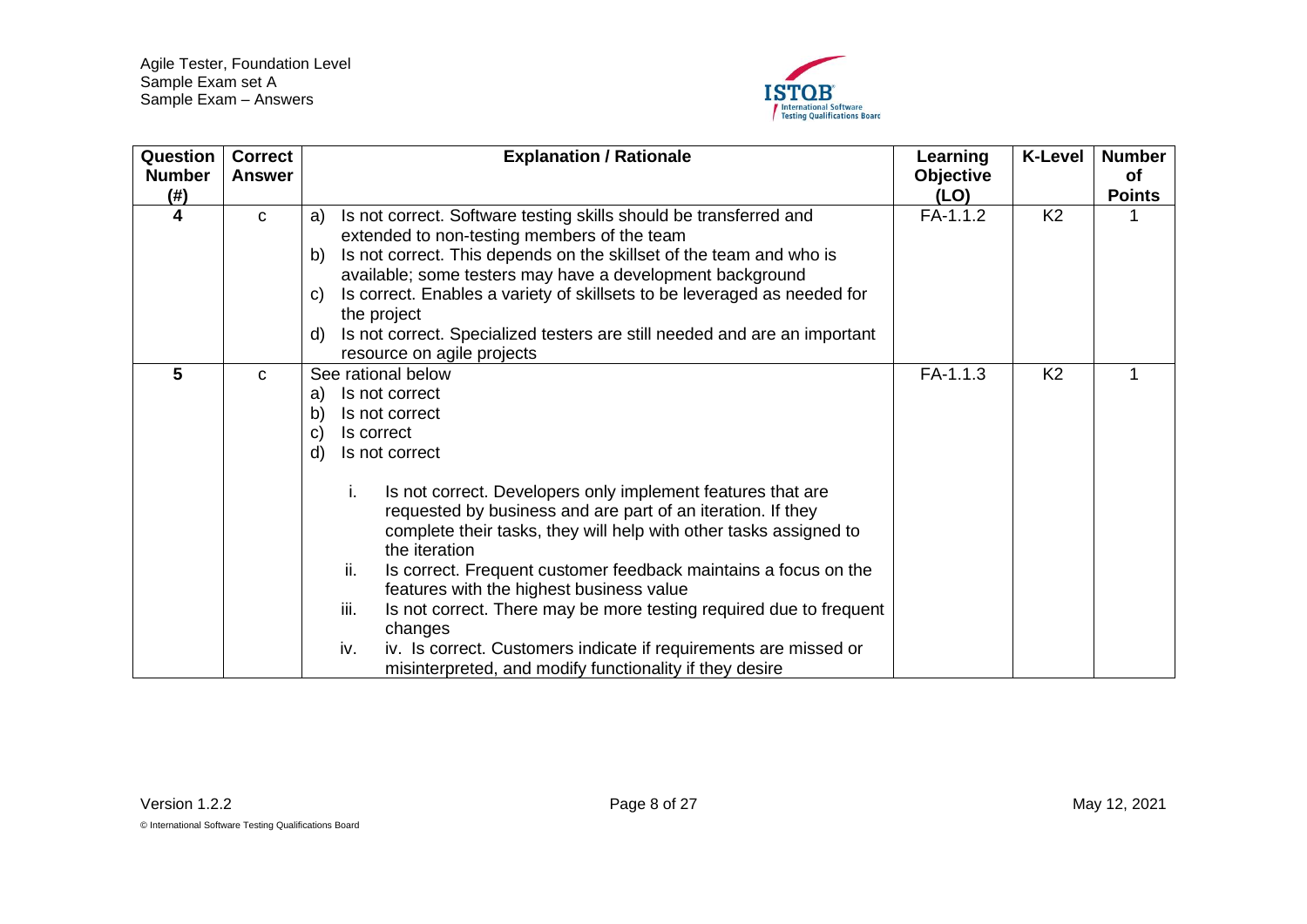

<span id="page-8-2"></span><span id="page-8-1"></span><span id="page-8-0"></span>

| Question<br><b>Number</b><br>(# ) | <b>Correct</b><br><b>Answer</b> | <b>Explanation / Rationale</b>                                                                                                                                                                                                                                                                                                                                                                                                                                                                                                                        | Learning<br><b>Objective</b><br>(LO) | <b>K-Level</b> | <b>Number</b><br>of<br><b>Points</b> |
|-----------------------------------|---------------------------------|-------------------------------------------------------------------------------------------------------------------------------------------------------------------------------------------------------------------------------------------------------------------------------------------------------------------------------------------------------------------------------------------------------------------------------------------------------------------------------------------------------------------------------------------------------|--------------------------------------|----------------|--------------------------------------|
| 6                                 | b                               | Is not correct. The same number of defects may be found using any<br>a)<br>software development process. The benefit with agile is the ability to<br>find and fix defects faster                                                                                                                                                                                                                                                                                                                                                                      | FA-1.1.3                             | K <sub>2</sub> |                                      |
|                                   |                                 | Is correct. Clarifying customer feature requests, early and regularly<br>b)<br>throughout development, making it more likely that key features will be<br>available for customer use earlier and the product, will better reflect<br>what the customer wants                                                                                                                                                                                                                                                                                          |                                      |                |                                      |
|                                   |                                 | Is not correct. Agile does not single out individuals; it is about the whole<br>C)<br>team                                                                                                                                                                                                                                                                                                                                                                                                                                                            |                                      |                |                                      |
|                                   |                                 | Is not correct. There may not be enough time to complete all features<br>d)<br>for a given iteration, but the agile process does allow the team to focus<br>on those features that have the highest business value                                                                                                                                                                                                                                                                                                                                    |                                      |                |                                      |
| $\overline{7}$                    | b                               | Is not correct. See correct answer for mapping<br>a)<br>Is correct. Extreme Programming embraces 5 values to guide<br>b)<br>development: Communication, Simplicity, Feedback, Courage, and<br>Respect. Scrum divides the project into short iterations called sprints.<br>Kanban has no iterations or sprints; it is used to optimize continuous<br>flow of tasks and minimize throughput time of each task<br>Is not correct. See correct answer for mapping<br>$\mathbf{C}$<br>Is not correct. See correct answer for mapping<br>d)                 | $FA-1.2.1$                           | K <sub>1</sub> | 1                                    |
| 8                                 | d                               | Is not correct. It is important to consider testability and automation, but<br>a)<br>designing the application based on limiting the testing effort may not<br>result in a suitable solution for the end-user<br>Is not correct. The product owner prioritizes the various quality<br>b)<br>characteristics<br>Is not correct. The performance acceptance criteria would normally be<br>C)<br>determined by the product owner<br>Is correct. The tester contributes by ensuring that the team creates<br>d)<br>acceptance criteria for the user story | FA-1.2.2                             | K <sub>3</sub> |                                      |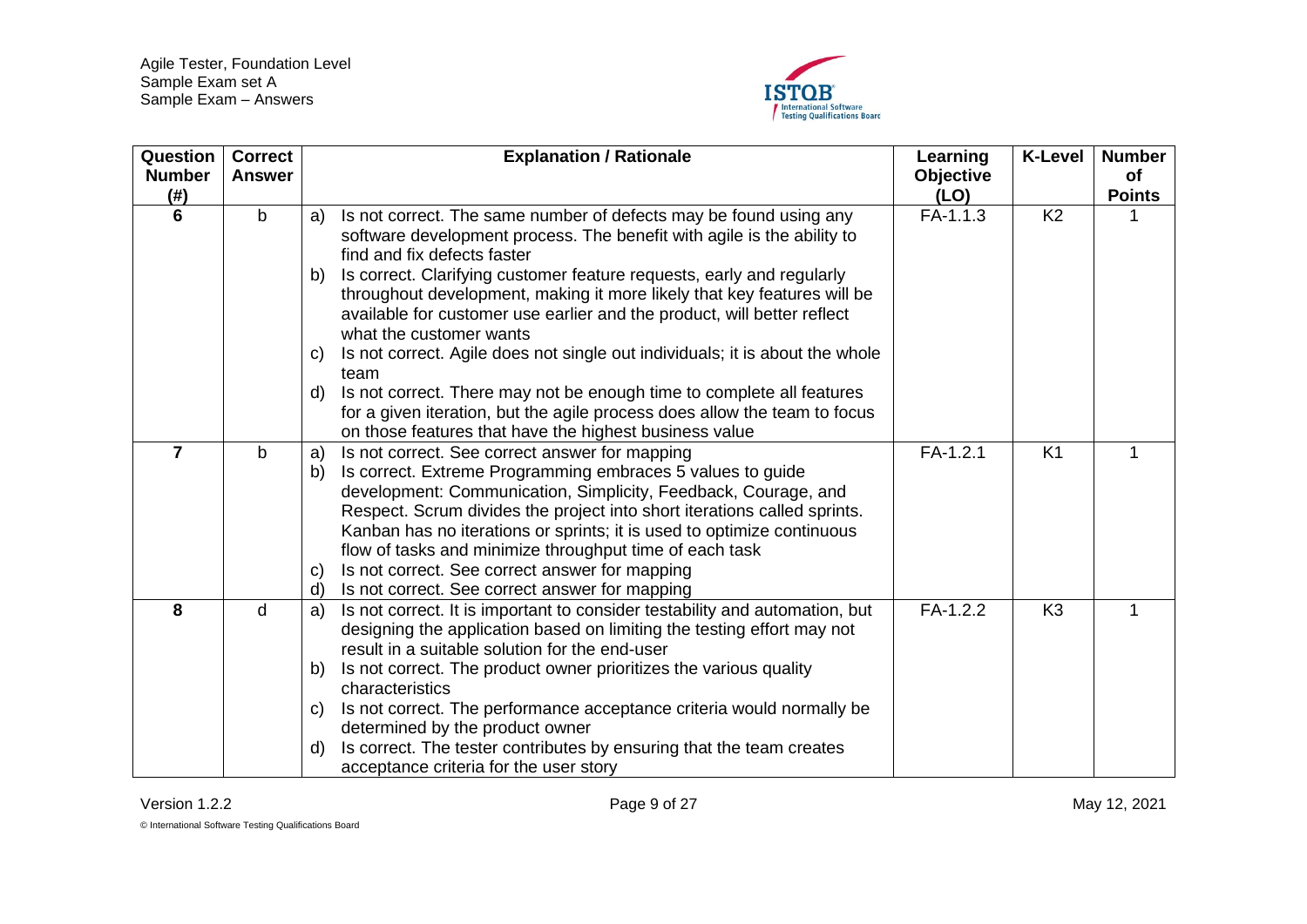

<span id="page-9-2"></span><span id="page-9-1"></span><span id="page-9-0"></span>

| Question<br><b>Number</b><br>$(\#)$ | <b>Correct</b><br><b>Answer</b> | <b>Explanation / Rationale</b>                                                                                                    | Learning<br><b>Objective</b><br>(LO) | <b>K-Level</b> | <b>Number</b><br>of<br><b>Points</b> |
|-------------------------------------|---------------------------------|-----------------------------------------------------------------------------------------------------------------------------------|--------------------------------------|----------------|--------------------------------------|
| 9                                   | $\mathbf C$                     | Is not correct. Testers should participate in all aspects of the<br>a)                                                            | $FA-1.2.3$                           | K <sub>2</sub> |                                      |
|                                     |                                 | retrospective meeting                                                                                                             |                                      |                |                                      |
|                                     |                                 | Is not correct. Testers should participate in all aspects of the<br>b)                                                            |                                      |                |                                      |
|                                     |                                 | retrospective meeting                                                                                                             |                                      |                |                                      |
|                                     |                                 | Is correct. All team members, both testers and non-testers, can provide<br>C)<br>input on both testing and non-testing activities |                                      |                |                                      |
|                                     |                                 | Is not correct. Testers can learn valuable information from the<br>d)                                                             |                                      |                |                                      |
|                                     |                                 | retrospective meeting to apply in subsequent iterations                                                                           |                                      |                |                                      |
| 10                                  | C                               | Is not correct. This should be raised in order to help find defects earlier<br>a)                                                 | $FA-1.2.3$                           | K <sub>2</sub> | 1                                    |
|                                     |                                 | in the process                                                                                                                    |                                      |                |                                      |
|                                     |                                 | Is not correct. This should be raised as a process improvement<br>b)                                                              |                                      |                |                                      |
|                                     |                                 | Is correct. The retrospective meeting is not meant to single out<br>C)                                                            |                                      |                |                                      |
|                                     |                                 | individuals, but to focus on improvements of the process, and the team                                                            |                                      |                |                                      |
|                                     |                                 | as a whole                                                                                                                        |                                      |                |                                      |
|                                     |                                 | Is not correct. This should be raised as a process improvement<br>d)                                                              |                                      |                |                                      |
| 11                                  | d                               | Is not correct. This is a principle of continuous integration; builds are<br>a)                                                   | FA-1.2.4                             | K <sub>2</sub> | 1                                    |
|                                     |                                 | done at least once per day with automatic deploy and execution of                                                                 |                                      |                |                                      |
|                                     |                                 | automated unit & integration tests                                                                                                |                                      |                |                                      |
|                                     |                                 | Is not correct. Continuous integration allows for constant availability of<br>b)                                                  |                                      |                |                                      |
|                                     |                                 | an executable software at any time and any place, for testing,                                                                    |                                      |                |                                      |
|                                     |                                 | demonstration, or education purposes<br>Is not correct. The Continuous Integration practice enables developers                    |                                      |                |                                      |
|                                     |                                 | $\mathbf{C}$<br>to integrate work constantly, and test constantly, so errors in code can                                          |                                      |                |                                      |
|                                     |                                 | be detected rapidly                                                                                                               |                                      |                |                                      |
|                                     |                                 | Is correct. Testing should be automated at the unit and integration level<br>d)                                                   |                                      |                |                                      |
|                                     |                                 | to allow for quick feedback on the quality of the build                                                                           |                                      |                |                                      |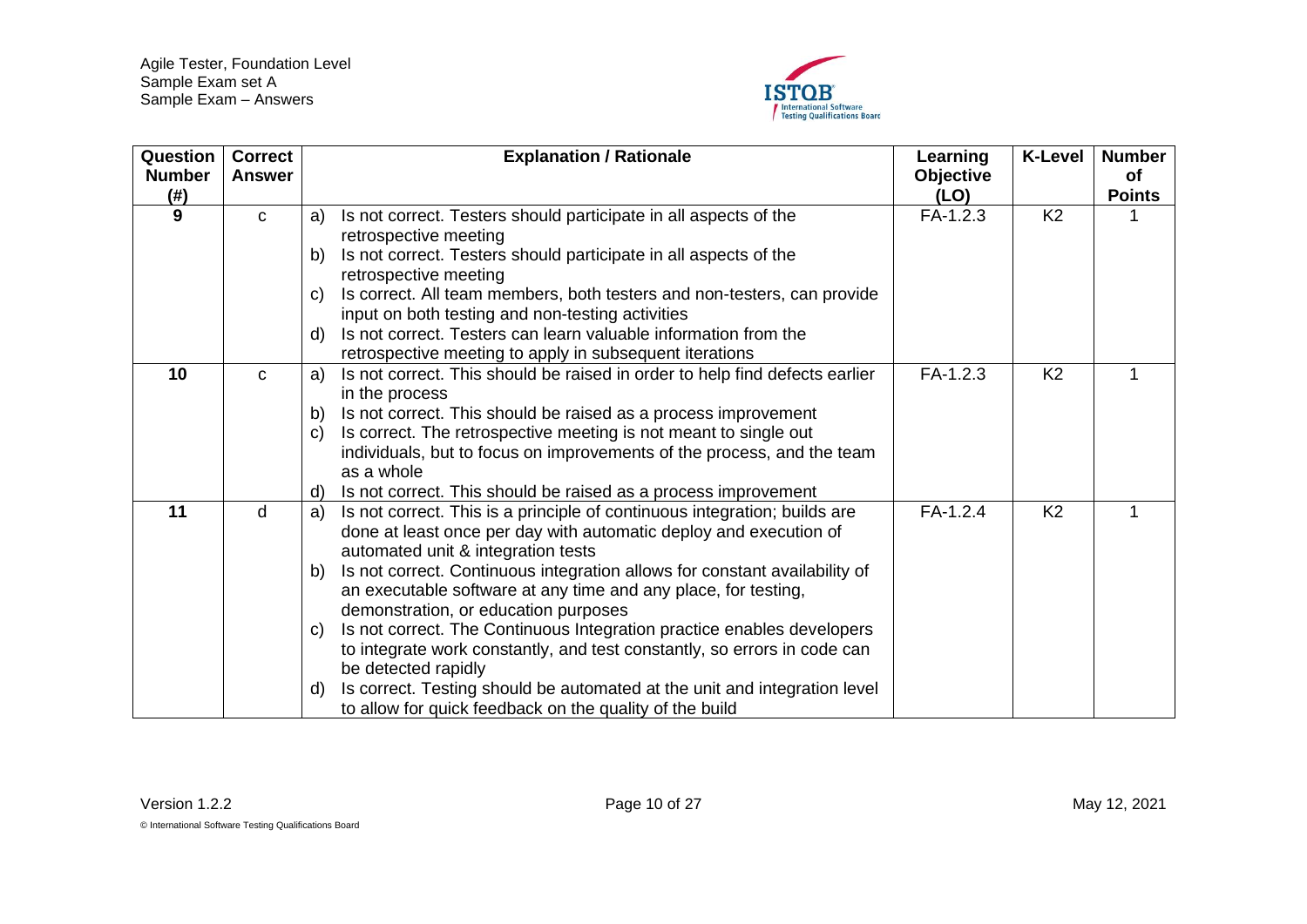

<span id="page-10-2"></span><span id="page-10-1"></span><span id="page-10-0"></span>

| <b>Question</b><br><b>Number</b><br>(#) | <b>Correct</b><br><b>Answer</b> | <b>Explanation / Rationale</b>                                                                                                                                                                                                                                                                                                                                                                                                                                                                                                                                                                                                                                                                                                                                                | Learning<br><b>Objective</b><br>(LO) | <b>K-Level</b> | <b>Number</b><br>of<br><b>Points</b> |
|-----------------------------------------|---------------------------------|-------------------------------------------------------------------------------------------------------------------------------------------------------------------------------------------------------------------------------------------------------------------------------------------------------------------------------------------------------------------------------------------------------------------------------------------------------------------------------------------------------------------------------------------------------------------------------------------------------------------------------------------------------------------------------------------------------------------------------------------------------------------------------|--------------------------------------|----------------|--------------------------------------|
| 12                                      | d                               | Is not correct. This is expected during iteration planning<br>a)<br>b)<br>Is not correct. This is expected during iteration planning<br>Is not correct. This is expected during iteration planning<br>C)<br>Is correct. This is expected during release planning<br>$\mathsf{d}$                                                                                                                                                                                                                                                                                                                                                                                                                                                                                              | FA-1.2.5                             | K <sub>1</sub> |                                      |
| 13                                      | d                               | Is not correct. The tester participates in the creation of the user story<br>a)<br>Is not correct. The user story should include both functional and non-<br>b)<br>functional requirements<br>Is not correct. The user story is written collaboratively by the<br>C)<br>developers, testers, and business representatives<br>Is correct. In an Agile environment, user stories are written to capture<br>$\mathsf{d}$<br>requirements from the perspectives of developers, testers, and<br>business representatives. The collaborative authorship of the user story<br>can use techniques such as brainstorming and mind mapping                                                                                                                                              | Keyword                              | K <sub>1</sub> |                                      |
| 14                                      | b                               | Is not correct. Agile testing promotes lightweight documentation<br>a)<br>Is correct. Test automation at all levels occurs in many agile teams. As<br>b)<br>the developers focus on automating tests on unit level testers should<br>focus on automating tests on integration, system, and acceptance level.<br>In traditional projects it is not as common to have the same focus on<br>automation. Sometimes automation is done once the system testing is<br>completed in order to work with a stable system or just to automate<br>regression tests for maintenance purposes after the system is deployed<br>to production<br>Is not correct. The team decides<br>$\mathbf{C}$<br>Is not correct. Tester involvement is a good practice in all lifecycles<br>$\mathsf{d}$ | $FA-2.1.1$                           | K <sub>2</sub> |                                      |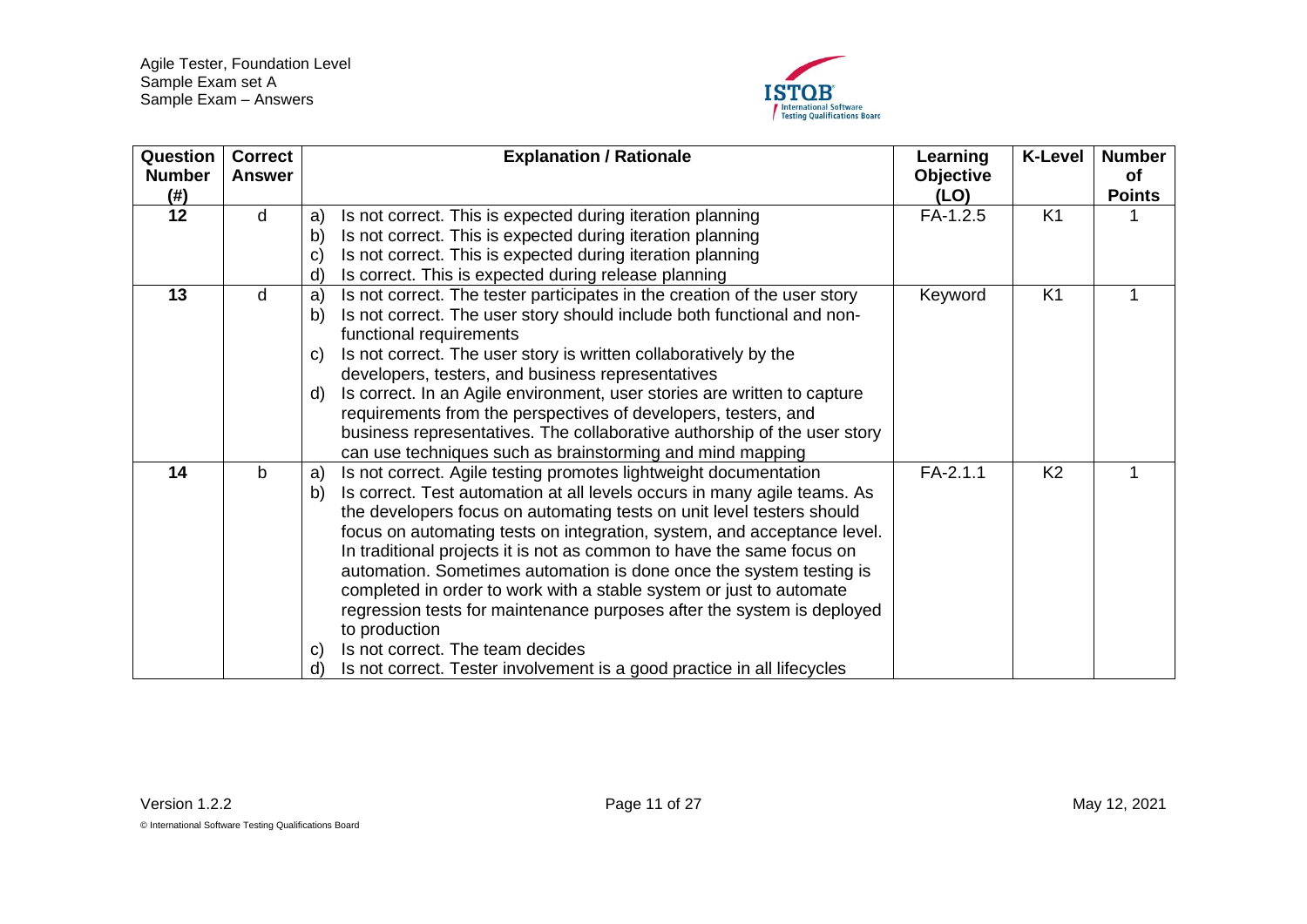

<span id="page-11-2"></span><span id="page-11-1"></span><span id="page-11-0"></span>

| Question<br><b>Number</b><br>$($ # $)$ | <b>Correct</b><br>Answer |    | <b>Explanation / Rationale</b>                                                                   | Learning<br><b>Objective</b><br>(LO) | <b>K-Level</b> | <b>Number</b><br>of<br><b>Points</b> |
|----------------------------------------|--------------------------|----|--------------------------------------------------------------------------------------------------|--------------------------------------|----------------|--------------------------------------|
| 15                                     | a                        | a) | Is correct. These three perspectives (tester, developer, and business                            | $FA-2.1.2$                           | K <sub>2</sub> |                                      |
|                                        |                          |    | representative) are important to define when a feature is done                                   |                                      |                |                                      |
|                                        |                          | b) | Is not correct. Test level entry and exit criteria are more closely                              |                                      |                |                                      |
|                                        |                          |    | associated with traditional lifecycles                                                           |                                      |                |                                      |
|                                        |                          | C) | Is not correct. Features should be verified in the same iteration in which                       |                                      |                |                                      |
|                                        |                          |    | they are developed                                                                               |                                      |                |                                      |
|                                        |                          | d) | Is not correct. Features should be verified in the same iteration in which<br>they are developed |                                      |                |                                      |
| 16                                     | a, e                     | a) | Is correct. This is one of the hallmarks of agile projects                                       | $FA-2.1.3$                           | K <sub>2</sub> |                                      |
|                                        |                          | b) | Is not correct. Many agile project teams still have independent test                             |                                      |                |                                      |
|                                        |                          |    | teams with test managers                                                                         |                                      |                |                                      |
|                                        |                          | C) | Is not correct. Testing is still a specialized role in agile, when done                          |                                      |                |                                      |
|                                        |                          |    | properly                                                                                         |                                      |                |                                      |
|                                        |                          | d) | Is not correct. Developers and testers work collaboratively to develop                           |                                      |                |                                      |
|                                        |                          |    | and test a feature                                                                               |                                      |                |                                      |
|                                        |                          | e) | Is correct. Agile teams can employ various forms of acceptance testing                           |                                      |                |                                      |
| 17                                     | $\mathsf{b}$             | a) | Is not correct. This is a true statement. This can happen when testers                           | $FA-2.1.3$                           | K <sub>2</sub> | 1                                    |
|                                        |                          |    | and developers work closely together                                                             |                                      |                |                                      |
|                                        |                          | b) | Correct. This is a false statement. Independent testers CAN find more                            |                                      |                |                                      |
|                                        |                          |    | defects than developers, but this is dependent on the level of testing                           |                                      |                |                                      |
|                                        |                          |    | being performed and also the expertise of the independent tester                                 |                                      |                |                                      |
|                                        |                          | C) | Is not correct. This is a true statement. This is an option which                                |                                      |                |                                      |
|                                        |                          |    | preserves a level of independence where there are separate test and                              |                                      |                |                                      |
|                                        |                          |    | development teams, and testers are assigned on-demand at the end of<br>a sprint                  |                                      |                |                                      |
|                                        |                          | d) | Is not correct. This is a true statement. This option is satisfied when                          |                                      |                |                                      |
|                                        |                          |    | there are some specialized testers working on non-sprint or long-term                            |                                      |                |                                      |
|                                        |                          |    | activities                                                                                       |                                      |                |                                      |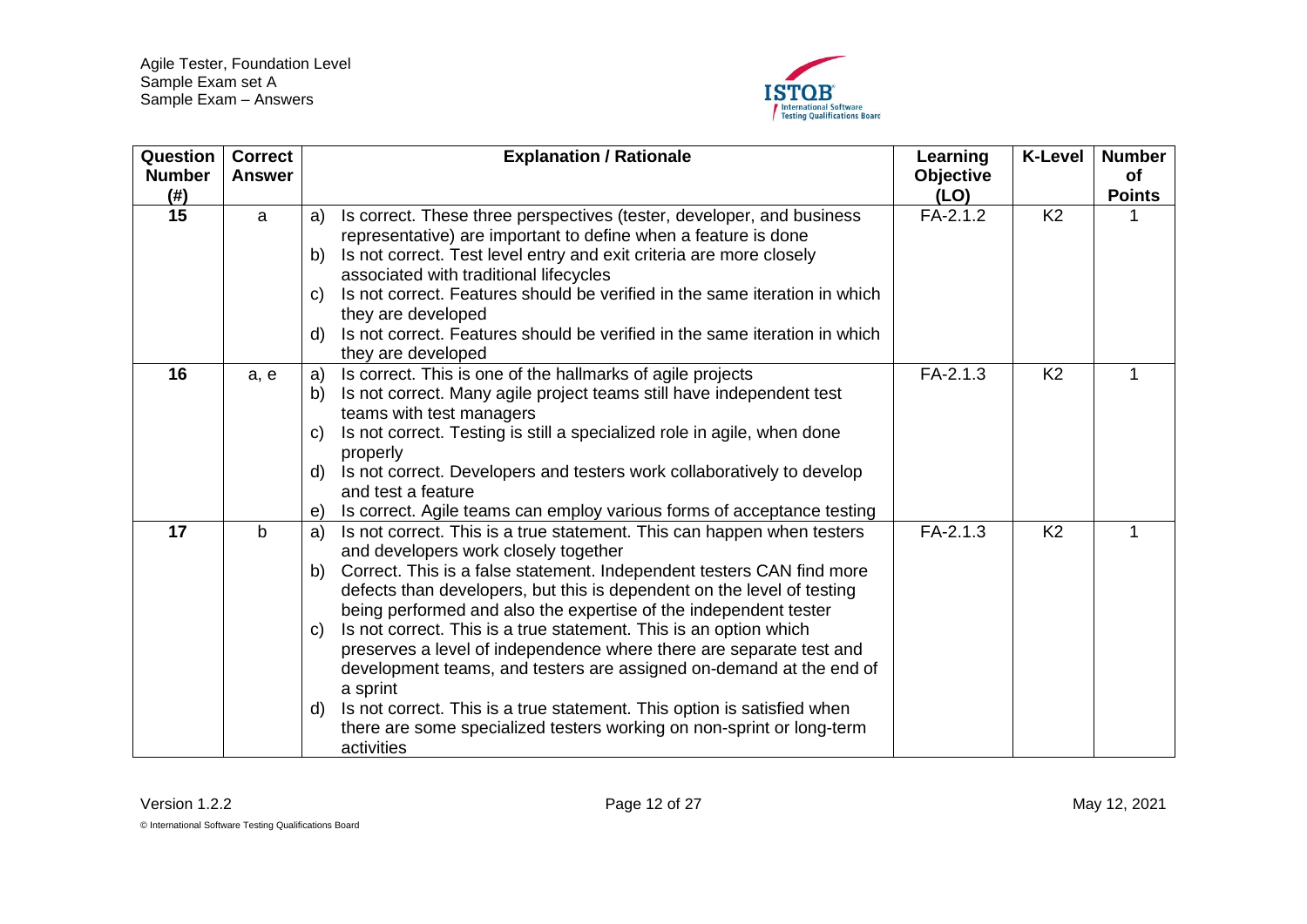

<span id="page-12-1"></span><span id="page-12-0"></span>

| Question<br><b>Number</b><br>(# ) | <b>Correct</b><br>Answer |                      | <b>Explanation / Rationale</b>                                                                                                                                                                                                                                                                                                                                                                                                                                                                                                                                                                                                                                                                                          | Learning<br><b>Objective</b><br>(LO) | <b>K-Level</b> | <b>Number</b><br>οf<br><b>Points</b> |
|-----------------------------------|--------------------------|----------------------|-------------------------------------------------------------------------------------------------------------------------------------------------------------------------------------------------------------------------------------------------------------------------------------------------------------------------------------------------------------------------------------------------------------------------------------------------------------------------------------------------------------------------------------------------------------------------------------------------------------------------------------------------------------------------------------------------------------------------|--------------------------------------|----------------|--------------------------------------|
| 18                                | b                        | a)<br>b)<br>C)<br>d) | Is not correct. This may be an indicator of quality, but it assumes that<br>sufficient testing has been conducted to identify all possible defects.<br>Also, it does not identify if the system is considered to be "working"<br>software" at this point<br>Is correct. Positive customer feedback and working software are key<br>indicators to product quality<br>Is not correct. This is a good indication of team velocity, but does not<br>provide information on the quality of the product<br>Is not correct. This is also a good indication of team velocity, but again                                                                                                                                         | $FA-2.2.1$                           | K <sub>2</sub> |                                      |
|                                   |                          |                      | does not provide information on the quality of the product                                                                                                                                                                                                                                                                                                                                                                                                                                                                                                                                                                                                                                                              |                                      |                |                                      |
| 19                                | a                        | a)<br>b)<br>C)<br>d) | Is correct. Burndown charts show the planned progress and release<br>date together with the actual progress of the user stories<br>Is not correct. Automation logs show tests that have passed and failed<br>and is not linked to any form of estimates<br>Is not correct. While the agile task board shows progress, this<br>information is then used in the burndown chart. But the task board<br>showing the progress of the user stories and tasks do not have<br>anything to do with estimates<br>Is not correct. The defect tracking tool can show progress of defect<br>reports and can be used to establish the quality level of the product. But<br>it does not relate to the team's progress against estimate | $FA-2.2.1$                           | K <sub>2</sub> |                                      |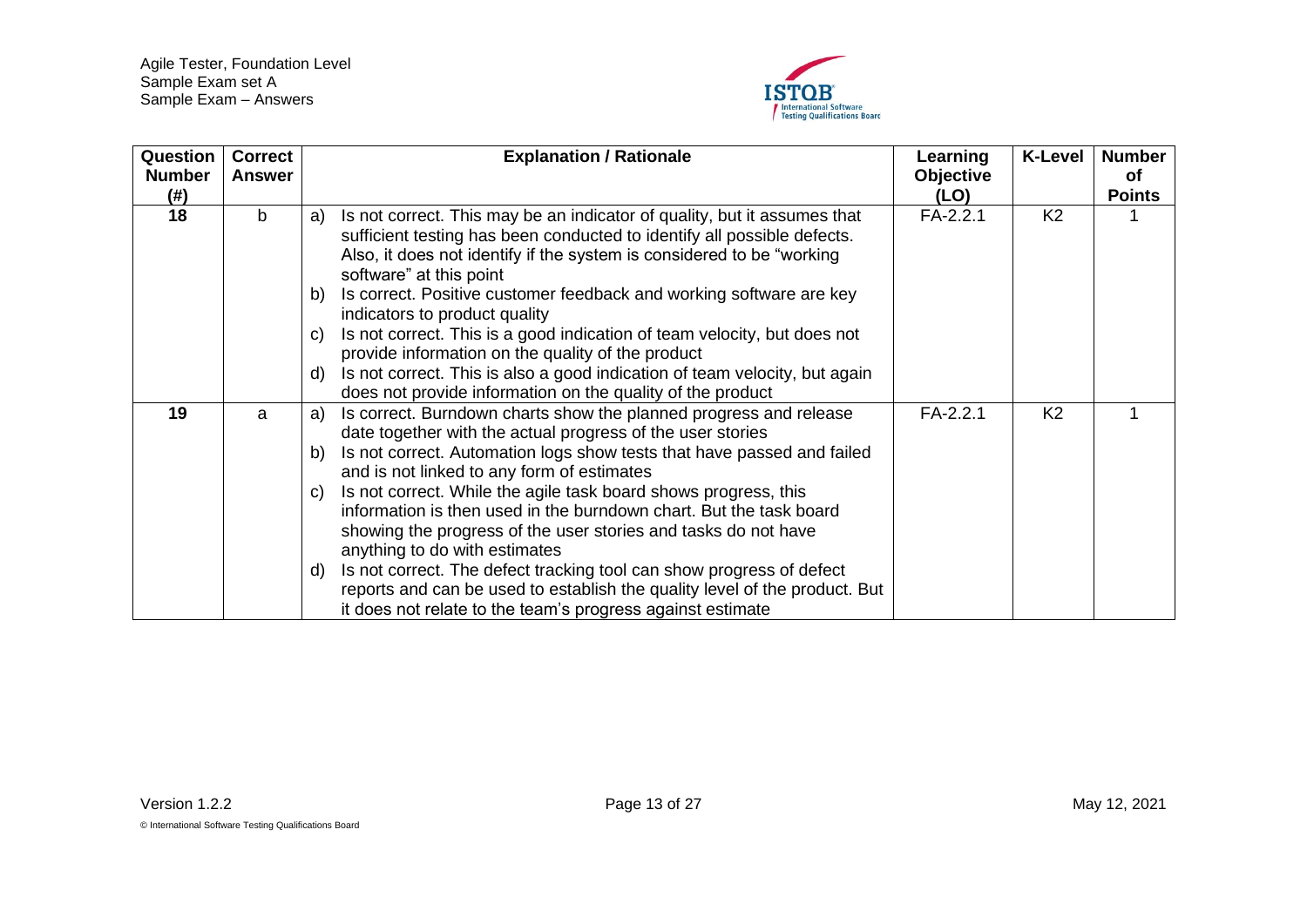

<span id="page-13-0"></span>

| Question<br><b>Number</b><br>(# ) | <b>Correct</b><br><b>Answer</b> | <b>Explanation / Rationale</b>                                                                                                                                                                                                                                                                                                                                                                                                                                                                                                                                                                                                                                                                                                                                                                                                                                                                                                                                                | Learning<br><b>Objective</b><br>(LO) | <b>K-Level</b> | <b>Number</b><br>0f<br><b>Points</b> |
|-----------------------------------|---------------------------------|-------------------------------------------------------------------------------------------------------------------------------------------------------------------------------------------------------------------------------------------------------------------------------------------------------------------------------------------------------------------------------------------------------------------------------------------------------------------------------------------------------------------------------------------------------------------------------------------------------------------------------------------------------------------------------------------------------------------------------------------------------------------------------------------------------------------------------------------------------------------------------------------------------------------------------------------------------------------------------|--------------------------------------|----------------|--------------------------------------|
| 20                                | a                               | Is correct. As this feature has previously been delivered, a review of all<br>a)<br>test assets is required, which should result in the updating of test cases<br>to meet new acceptance criteria, to ensure false negatives (i.e., invalid<br>failing tests) do not occur. This is the initial task to be performed before<br>a decision about any other changes can be made<br>Is not correct. This would not be the initial task to perform, as the tester<br>b)<br>would not know what new tests would be required for these changes<br>without reviewing the current tests first. There may not be a need to add<br>new tests – updates to existing tests may suffice<br>Is not correct. While this is good practice, it does not address the<br>C)<br>specific regression risk identified in this scenario<br>Is not correct. Same as with choice b). Without reviewing the current<br>d)<br>tests for this feature, it is unknown if additional automation is required | $FA-2.2.2$                           | K <sub>2</sub> |                                      |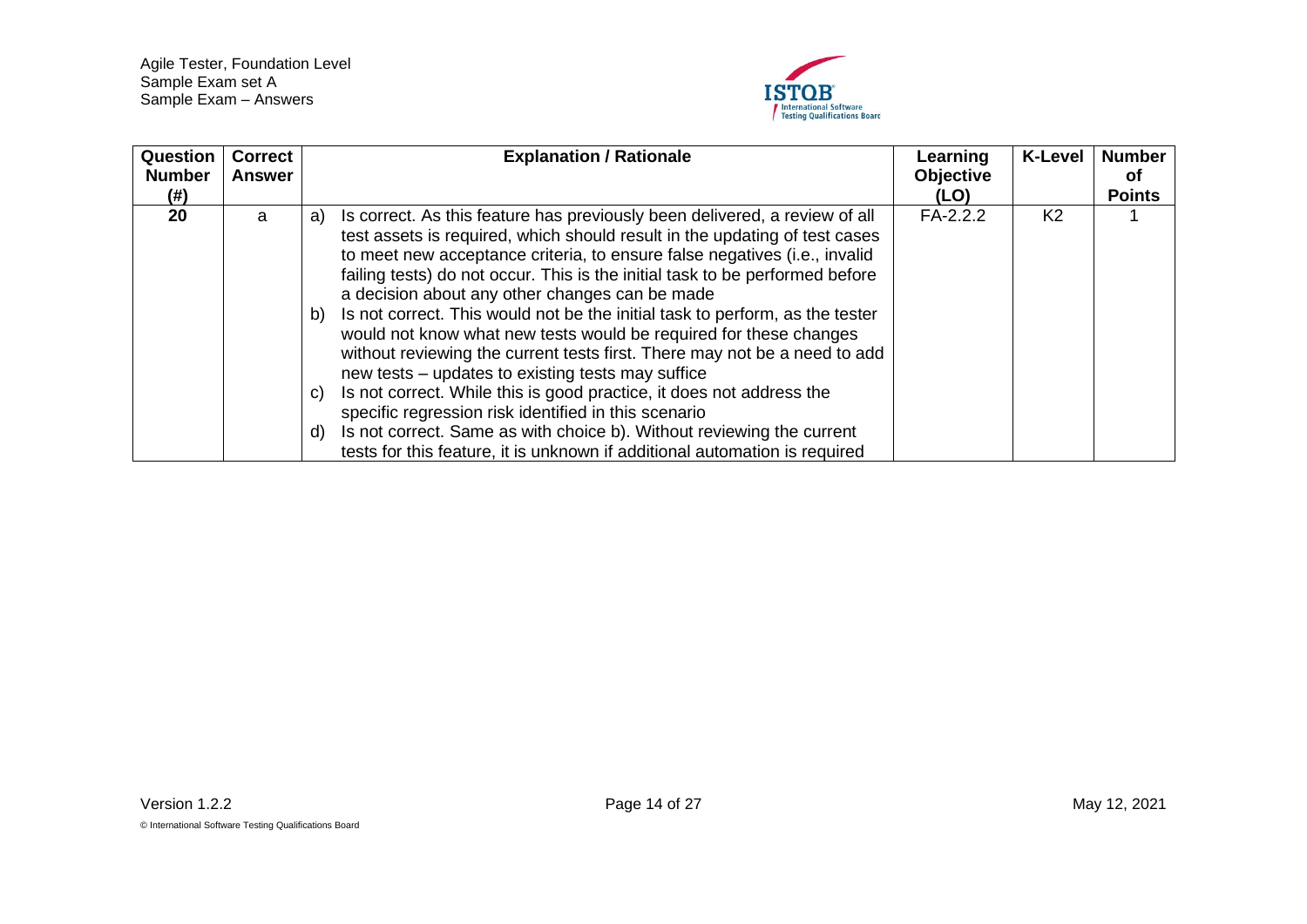

<span id="page-14-0"></span>

| Question<br><b>Number</b> | <b>Correct</b> | <b>Explanation / Rationale</b>                                                                                                                                                                                                                                                                                                                                                                                                                                                                                                                                                                                                                                                                                                                                                                                                                                                                                                                                                                                                                                     | Learning                 | <b>K-Level</b> | <b>Number</b><br><b>of</b> |
|---------------------------|----------------|--------------------------------------------------------------------------------------------------------------------------------------------------------------------------------------------------------------------------------------------------------------------------------------------------------------------------------------------------------------------------------------------------------------------------------------------------------------------------------------------------------------------------------------------------------------------------------------------------------------------------------------------------------------------------------------------------------------------------------------------------------------------------------------------------------------------------------------------------------------------------------------------------------------------------------------------------------------------------------------------------------------------------------------------------------------------|--------------------------|----------------|----------------------------|
| (# )                      | Answer         |                                                                                                                                                                                                                                                                                                                                                                                                                                                                                                                                                                                                                                                                                                                                                                                                                                                                                                                                                                                                                                                                    | <b>Objective</b><br>(LO) |                | <b>Points</b>              |
| 21                        | b              | See rational below<br>Is not correct<br>a)<br>b)<br>Is correct<br>Is not correct<br>$\mathbf{C}$<br>$\mathsf{d}$<br>Is not correct<br>This is true because agile expects and manages change and<br>İ.<br>each iteration will require more and more regression testing. If<br>automation was not used, then the team's velocity would be<br>reduced<br>ii.<br>This is false. This is not a reason to introduce automation on a<br>project<br>iii.<br>This is false. We cannot retest/rerun all the test cases from a<br>previous iteration. There are many test cases produced, with most<br>being through manual exploratory testing, and it would not be<br>feasible to automate everything<br>This is false. Automation will help avoid regression in the product<br>iv.<br>due to the high number of changes. But it will not guarantee that<br>defects have not been introduced<br>This is true. Automation tools are linked to continuous integration<br>v.<br>tools that will execute and will highlight instantaneously if the new<br>code breaks the build | FA-2.2.2                 | K <sub>2</sub> |                            |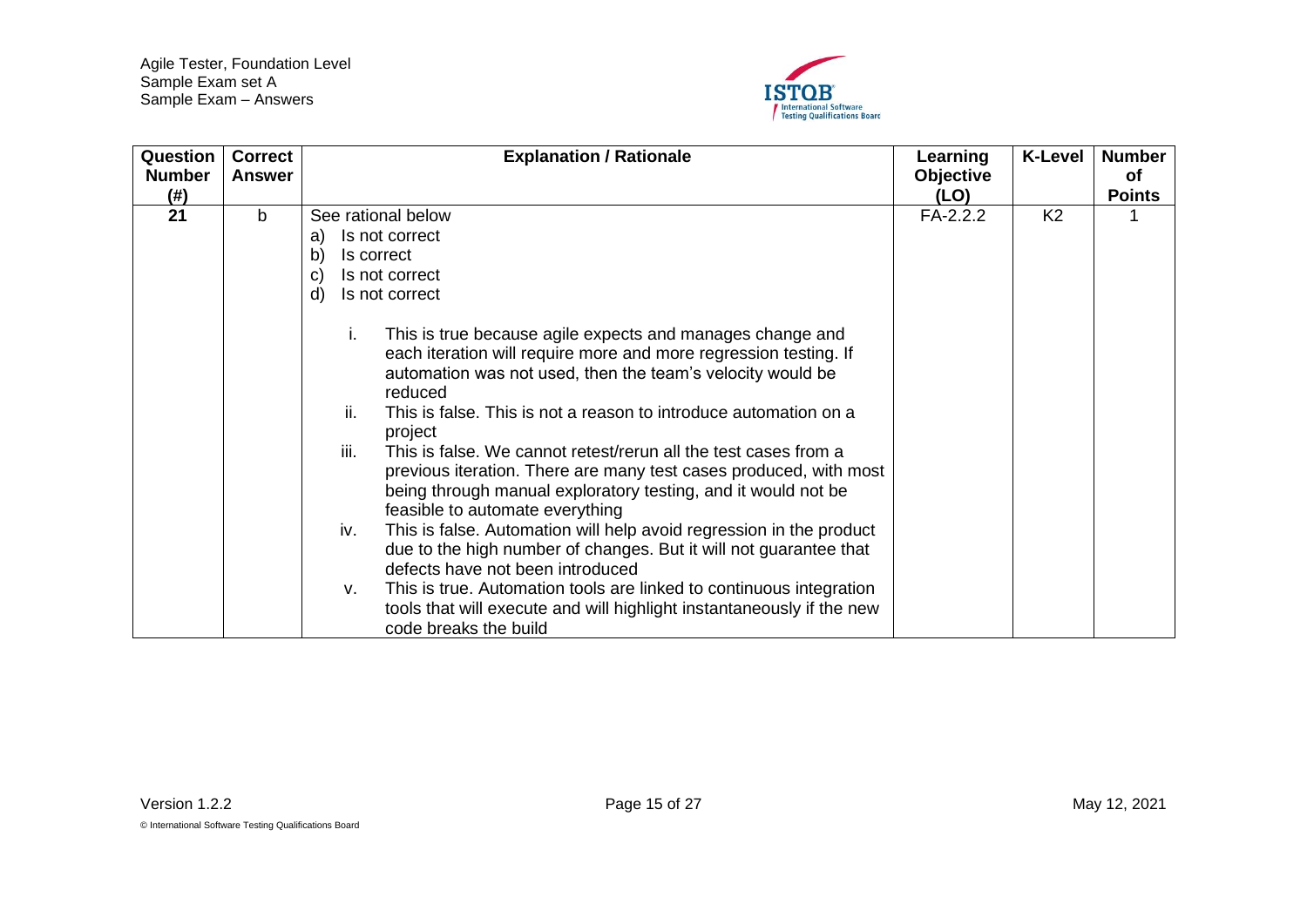

<span id="page-15-0"></span>

| Question<br><b>Number</b><br>(# ) | <b>Correct</b><br>Answer | <b>Explanation / Rationale</b>                                                                                                                                                                                                                                                                                                                                                                                                                                                                                                                                                                                                                                                                                                                 | Learning<br><b>Objective</b><br>(LO) | <b>K-Level</b> | <b>Number</b><br>оf<br><b>Points</b> |
|-----------------------------------|--------------------------|------------------------------------------------------------------------------------------------------------------------------------------------------------------------------------------------------------------------------------------------------------------------------------------------------------------------------------------------------------------------------------------------------------------------------------------------------------------------------------------------------------------------------------------------------------------------------------------------------------------------------------------------------------------------------------------------------------------------------------------------|--------------------------------------|----------------|--------------------------------------|
| 22                                | d                        | See rational below<br>Is not correct<br>a)<br>b)<br>Is not correct<br>Is not correct<br>C)<br>d)<br>Is correct<br>Is not correct. Agile projects embrace and expect change;<br>Ι.<br>however, this does not mean it happens daily<br>ii.<br>Is correct. This is true, the earlier the agile team gets feedback on<br>quality, the better<br>iii.<br>Is correct. Test first and continuous integration require tests to be<br>automated and to provide feedback on build, as part of automated<br>build process<br>Is not correct. Testing should be done throughout each iteration,<br>iv.<br>not only at the end<br>Is not correct. Agile projects require different levels of testing,<br>v.<br>such as unit, system, and acceptance testing | FA-2.3.1                             | K <sub>2</sub> |                                      |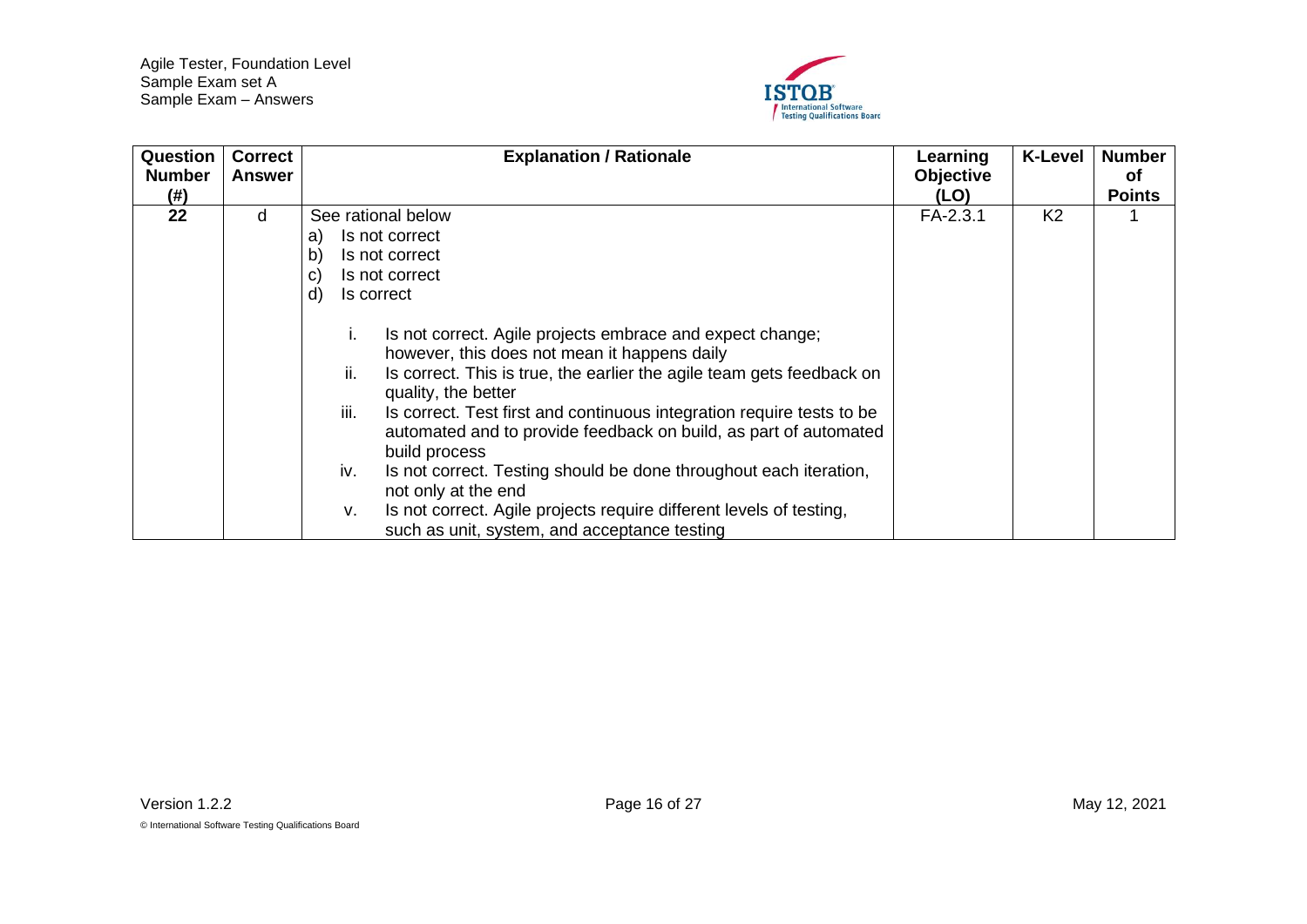

<span id="page-16-1"></span><span id="page-16-0"></span>

| Question<br><b>Number</b><br>(# ) | <b>Correct</b><br>Answer | <b>Explanation / Rationale</b>                                                                                                                                                                                                              | Learning<br><b>Objective</b><br>(LO) | <b>K-Level</b> | <b>Number</b><br><b>of</b><br><b>Points</b> |
|-----------------------------------|--------------------------|---------------------------------------------------------------------------------------------------------------------------------------------------------------------------------------------------------------------------------------------|--------------------------------------|----------------|---------------------------------------------|
| 23                                | C                        | See rational below                                                                                                                                                                                                                          | FA-2.3.2                             | K <sub>2</sub> |                                             |
|                                   |                          | Is not correct<br>a)                                                                                                                                                                                                                        |                                      |                |                                             |
|                                   |                          | Is not correct<br>b)                                                                                                                                                                                                                        |                                      |                |                                             |
|                                   |                          | Is correct<br>C)                                                                                                                                                                                                                            |                                      |                |                                             |
|                                   |                          | Is not correct<br>d)                                                                                                                                                                                                                        |                                      |                |                                             |
|                                   |                          | Is not correct. This task is a collaborative effort for the whole team<br>Ъ.<br>ii.<br>Is correct. This activity is expected of the agile tester                                                                                            |                                      |                |                                             |
|                                   |                          | iii.<br>Is not correct. In agile, defects are communicated regularly with<br>stakeholders                                                                                                                                                   |                                      |                |                                             |
|                                   |                          | Is correct. This activity is typical for an agile tester<br>iv.                                                                                                                                                                             |                                      |                |                                             |
|                                   |                          | Is not correct. Pair programming is typically done using two<br>v.                                                                                                                                                                          |                                      |                |                                             |
|                                   |                          | developers; testers are not expected to improve program logic<br>although could review code for testability or maintainability                                                                                                              |                                      |                |                                             |
| 24                                | C                        | Is not correct. This is true. Part of the tester's role is to produce<br>a)<br>automation scripts, run and maintain them<br>Is not correct. This is true. The tester should coach all other team<br>b)                                      | FA-2.3.2                             | K <sub>2</sub> | 1                                           |
|                                   |                          | members in any testing related aspect                                                                                                                                                                                                       |                                      |                |                                             |
|                                   |                          | Is correct. This is false. It is the Scrum Master's role (or what the<br>C)<br>equivalent role is called in other agile methodologies) to produce and<br>update the burndown chart from the information supplied by the rest of<br>the team |                                      |                |                                             |
|                                   |                          | Is not correct. Within agile, the tester will provide feedback on the<br>d)<br>product at all stages, which might include code analyzing activities                                                                                         |                                      |                |                                             |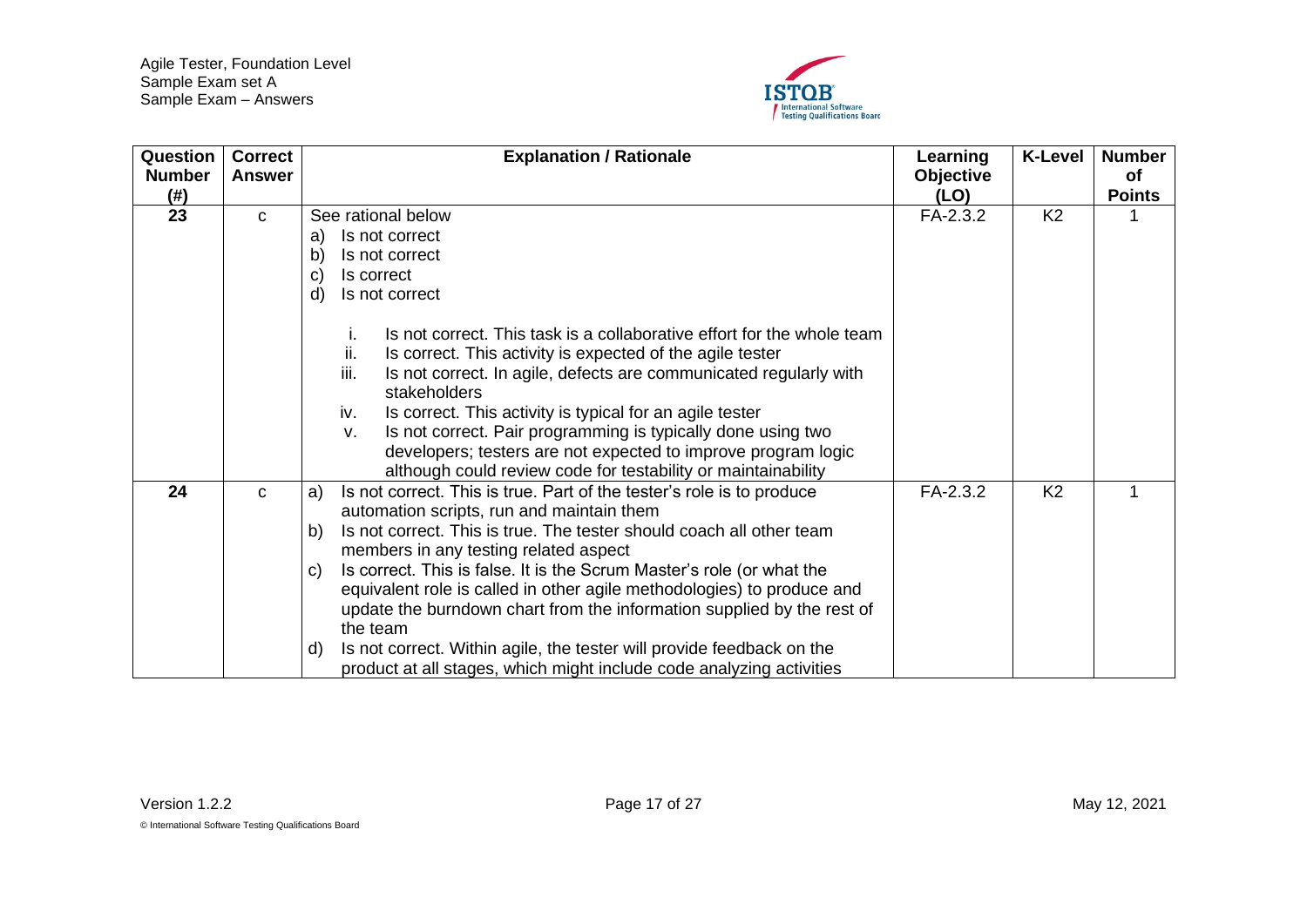

<span id="page-17-2"></span><span id="page-17-1"></span><span id="page-17-0"></span>

| Question<br><b>Number</b><br>(# ) | <b>Correct</b><br><b>Answer</b> |              | <b>Explanation / Rationale</b>                                                          | Learning<br><b>Objective</b><br>(LO) | <b>K-Level</b> | <b>Number</b><br><b>of</b><br><b>Points</b> |
|-----------------------------------|---------------------------------|--------------|-----------------------------------------------------------------------------------------|--------------------------------------|----------------|---------------------------------------------|
| 25                                | $\mathbf{C}$                    | a)           | Is not correct. This explanation probably refers to "burnout" rather than<br>"burndown" | Keyword                              | K <sub>1</sub> |                                             |
|                                   |                                 | $\mathsf{b}$ | Is not correct. This definition is describing the agile task board                      |                                      |                |                                             |
|                                   |                                 | $\mathbf{C}$ | Is correct. The burndown chart shows progress of the user stories that                  |                                      |                |                                             |
|                                   |                                 |              | are complete (done), and an estimate of the remaining time to complete                  |                                      |                |                                             |
|                                   |                                 |              | the rest of the user stories in the sprint                                              |                                      |                |                                             |
|                                   |                                 | d)           | Is not correct. Burndown charts do not have any reference to defects                    |                                      |                |                                             |
|                                   |                                 |              | fixed or waiting to be fixed                                                            |                                      |                |                                             |
| 26                                | d                               | a)           | Is not correct. Test-Driven Development (TDD) is a technique used to                    | FA-3.1.1                             | K <sub>1</sub> |                                             |
|                                   |                                 |              | develop code guided by automated test cases. It is also known as test                   |                                      |                |                                             |
|                                   |                                 |              | first programming since tests are written before the code. The tests are                |                                      |                |                                             |
|                                   |                                 |              | automated and are used in continuous integration                                        |                                      |                |                                             |
|                                   |                                 | b)           | Is not correct. The process for TDD is repeated for each small piece of                 |                                      |                |                                             |
|                                   |                                 |              | code, running the previous tests as well as the added tests                             |                                      |                |                                             |
|                                   |                                 | $\mathbf{C}$ | Is not correct. The tests serve as a form of executable design                          |                                      |                |                                             |
|                                   |                                 |              | specification for future maintenance efforts                                            |                                      |                |                                             |
|                                   |                                 | d)           | Is correct. This is true of BDD – not TDD                                               |                                      |                |                                             |
| 27                                | C                               | a)           | Is not correct. The workload for each sprint has nothing to do with the                 | FA-3.1.2                             | K <sub>1</sub> |                                             |
|                                   |                                 |              | <b>Test Pyramid concept</b>                                                             |                                      |                |                                             |
|                                   |                                 | b)           | Is not correct. The testing backlog and number of tests has nothing to                  |                                      |                |                                             |
|                                   |                                 |              | do with the Test Pyramid concept                                                        |                                      |                |                                             |
|                                   |                                 | $\mathbf{C}$ | Is correct. The test pyramid emphasizes having more tests at the lower                  |                                      |                |                                             |
|                                   |                                 |              | levels and a decreasing number of tests at the higher levels                            |                                      |                |                                             |
|                                   |                                 | d)           | Is not correct. The number of automated tests has nothing to do with                    |                                      |                |                                             |
|                                   |                                 |              | the Test Pyramid concept                                                                |                                      |                |                                             |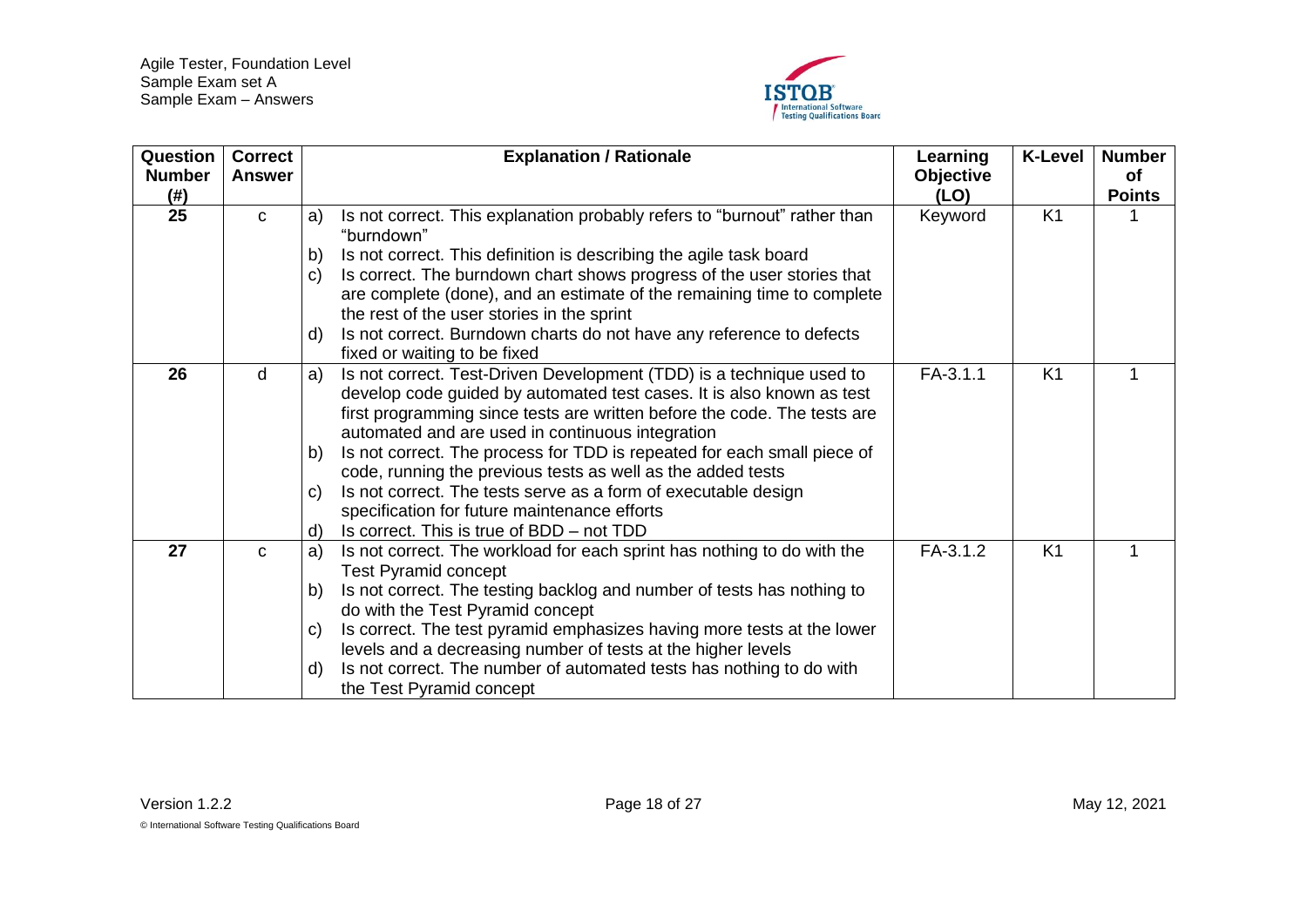

<span id="page-18-1"></span><span id="page-18-0"></span>

| Question<br><b>Number</b><br>(#) | <b>Correct</b><br><b>Answer</b> | <b>Explanation / Rationale</b>                                                                                                                                                                                                                                                                                                                                                                                                                                                                                                                       | Learning<br><b>Objective</b><br>(LO) | <b>K-Level</b> | <b>Number</b><br>оf<br><b>Points</b> |
|----------------------------------|---------------------------------|------------------------------------------------------------------------------------------------------------------------------------------------------------------------------------------------------------------------------------------------------------------------------------------------------------------------------------------------------------------------------------------------------------------------------------------------------------------------------------------------------------------------------------------------------|--------------------------------------|----------------|--------------------------------------|
| 28                               | a                               | Is correct. The testing quadrants can be used as an aid to describe the<br>a)<br>types of tests to all stakeholders<br>Is not correct. This is not a good metric since not all test levels/types<br>b)<br>are applicable for a given system<br>Is not correct. The number of tests from each quadrant is dependent on<br>C)<br>the system under test and will rarely be equal for all quadrants. In some<br>situations, there may not be any tests for a quadrant<br>Is not correct. The testing quadrants have no correlation with risk level<br>d) | FA-3.1.3                             | K <sub>2</sub> |                                      |
| 29                               | $\mathbf{C}$                    | See rational below<br>Is not correct<br>a)<br>Is not correct<br>b)<br>Is correct<br>C)<br>Is not correct<br>d)<br>TC1 – Is not correct. These test cases are not technology-facing<br>$\bullet$<br>component tests<br>TC2 – Is not correct. Usability and performance tests are not part<br>$\bullet$<br>of the 2nd quadrant<br>TC3 – Is correct. Usability testing is part of the 3rd quadrant<br>$\bullet$<br>TC4 – Is correct. Performance testing is part of the 4th quadrant<br>$\bullet$                                                       | FA-3.1.3                             | K <sub>2</sub> |                                      |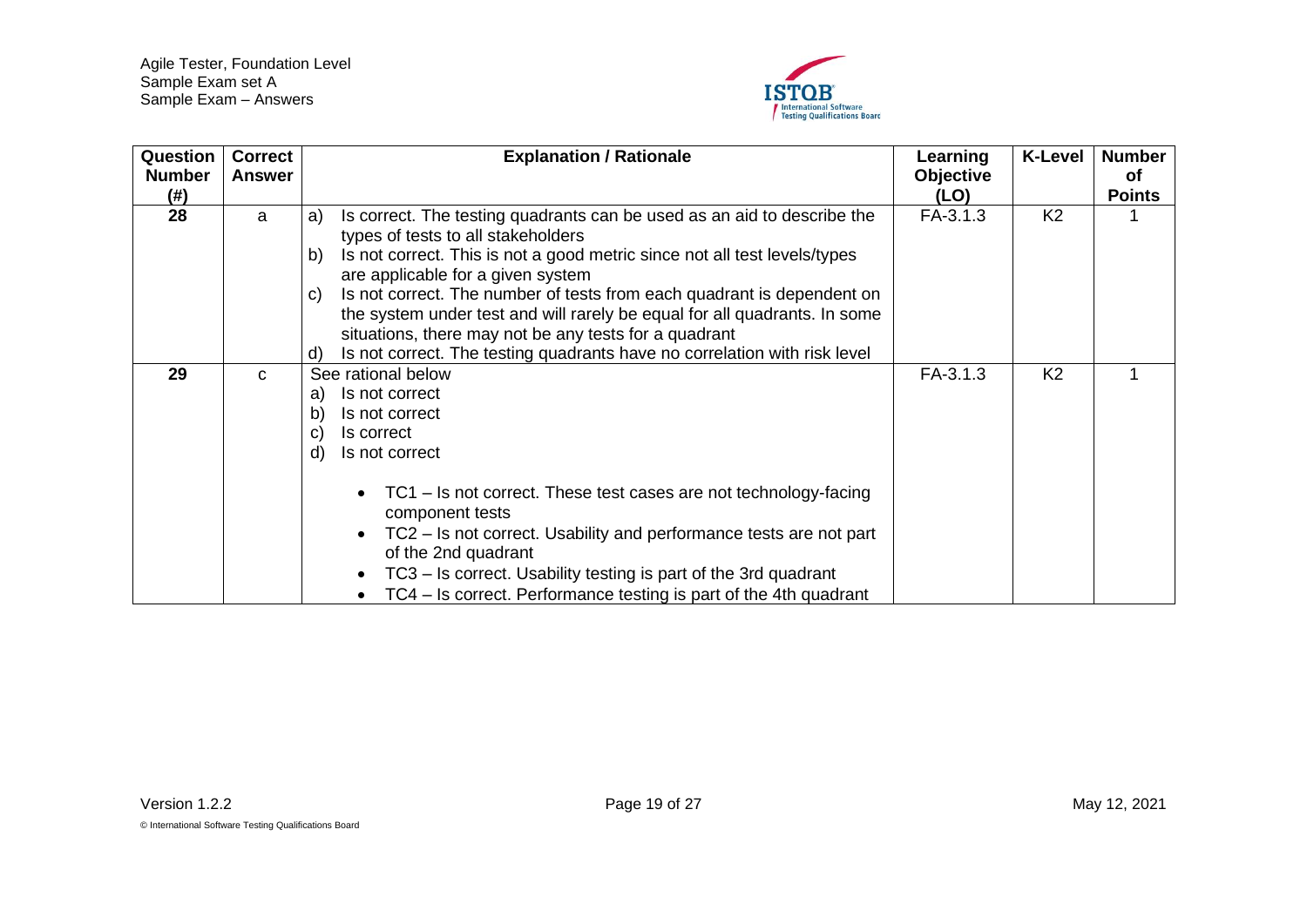

<span id="page-19-0"></span>

| Question<br><b>Number</b><br>(# ) | <b>Correct</b><br><b>Answer</b> | <b>Explanation / Rationale</b>                                                                                                                                                                                                                                                                                                                                                                                                                                                                                                                                                                                                                                                                                                                                                                                                                                                                                              | Learning<br><b>Objective</b><br>(LO) | <b>K-Level</b> | <b>Number</b><br>0f<br><b>Points</b> |
|-----------------------------------|---------------------------------|-----------------------------------------------------------------------------------------------------------------------------------------------------------------------------------------------------------------------------------------------------------------------------------------------------------------------------------------------------------------------------------------------------------------------------------------------------------------------------------------------------------------------------------------------------------------------------------------------------------------------------------------------------------------------------------------------------------------------------------------------------------------------------------------------------------------------------------------------------------------------------------------------------------------------------|--------------------------------------|----------------|--------------------------------------|
| 30                                | b                               | Is not correct. Modifying the test automation framework and scripts to<br>a)<br>support the new type of browser may not be worth the effort if the risk is<br>low that new defects will be found. A risk analysis should be done<br>including the whole team and a collaborative decision should be made<br>Is correct. The decision to modify the test automation framework and<br>b)<br>scripts should be done collaboratively with the whole team. The tester is<br>then responsible to make changes to the iteration plan as required<br>Is not correct. The tester must notify the team who will then together<br>C)<br>decide what to do with the issue<br>Is not correct. It is not up to the tester alone to determine scope of work.<br>d)<br>This issue will be addressed by creating a new user story or modifying<br>an existing user story, and will be addressed by the entire team during<br>sprint planning | FA-3.1.4                             | K <sub>3</sub> |                                      |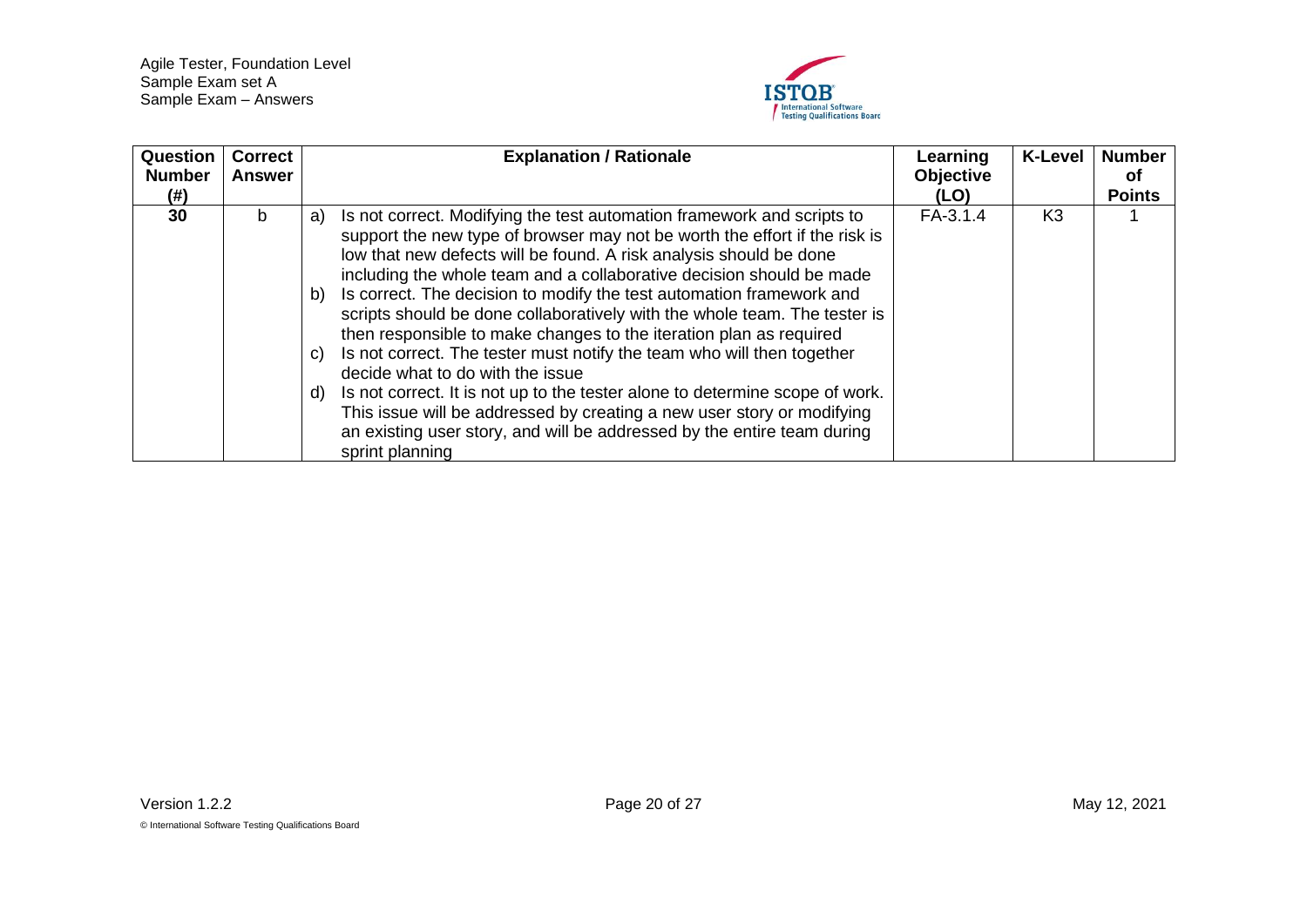

<span id="page-20-0"></span>

| <b>Question</b><br><b>Number</b> | <b>Correct</b><br><b>Answer</b> | <b>Explanation / Rationale</b>                                                                                                                                                                                                                                                                                                      | Learning<br><b>Objective</b> | <b>K-Level</b> | <b>Number</b><br><b>of</b> |
|----------------------------------|---------------------------------|-------------------------------------------------------------------------------------------------------------------------------------------------------------------------------------------------------------------------------------------------------------------------------------------------------------------------------------|------------------------------|----------------|----------------------------|
| (# )                             |                                 |                                                                                                                                                                                                                                                                                                                                     | (LO)                         |                | <b>Points</b>              |
| 31                               | a, d                            | Is correct. The information from the risk analysis is used during poker<br>a)<br>planning sessions to determine priorities of items to be completed in the<br>iteration. Only after the poker planning sessions, would items be added<br>to the backlog if it is determined that not all items can be completed in<br>the iteration | $FA-3.2.1$                   | K <sub>3</sub> |                            |
|                                  |                                 | Is not correct. At this point, we do not know if we have time to complete<br>b)<br>all tasks in the iteration. Just because something is high risk does not<br>mean it will take a lot of effort to complete. We would only know after<br>poker planning sessions                                                                   |                              |                |                            |
|                                  |                                 | Is not correct. The iteration length of times is not extended. After the<br>$\mathbf{C}$<br>poker planning session, some items may be moved to backlog if<br>determined there is not enough time to complete                                                                                                                        |                              |                |                            |
|                                  |                                 | Is correct. Risk mitigation can be done before test execution occurs to<br>d)<br>reduce the level of risk                                                                                                                                                                                                                           |                              |                |                            |
|                                  |                                 | Is not correct. A planning poker session should be held first to<br>$\Theta$ )<br>determine what can be accomplished in the given iteration. If it is<br>determined that there is not enough time to complete all items, it is<br>probable that the lower risk items will be added to the backlog for future<br>sprints             |                              |                |                            |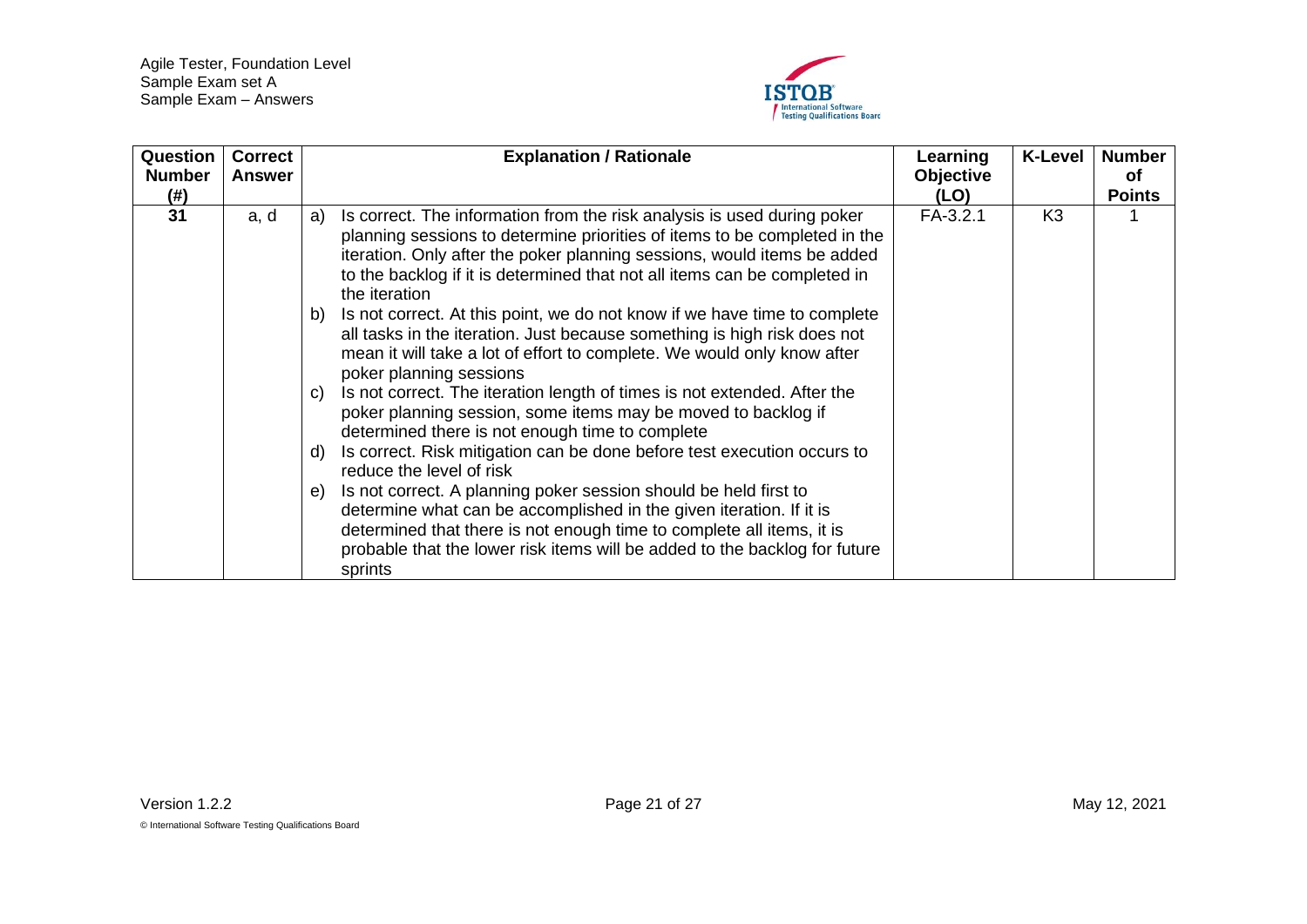

<span id="page-21-0"></span>

| Question<br><b>Number</b><br>(#) | <b>Correct</b><br>Answer | <b>Explanation / Rationale</b>                                                                                                                                                                                                                                                                                                                                                                                                                                                                                                                                                                                                                                                                                                                                                                                                    | Learning<br><b>Objective</b><br>(LO) | <b>K-Level</b> | <b>Number</b><br>of<br><b>Points</b> |
|----------------------------------|--------------------------|-----------------------------------------------------------------------------------------------------------------------------------------------------------------------------------------------------------------------------------------------------------------------------------------------------------------------------------------------------------------------------------------------------------------------------------------------------------------------------------------------------------------------------------------------------------------------------------------------------------------------------------------------------------------------------------------------------------------------------------------------------------------------------------------------------------------------------------|--------------------------------------|----------------|--------------------------------------|
| 32                               | b                        | Is not correct. The customers and developers may have overlooked the<br>a)<br>difficulty of the test technique needed to validate the user story.<br>Discussions must be held, and the entire team should agree on the<br>estimate<br>Is correct. Planning poker sessions should continue for the user story,<br>b)<br>until the entire team is satisfied with the estimated effort<br>Is not correct. The entire team must agree on the estimate for the user<br>C)<br>story. The customer alone does not understand the complexity of<br>developing or testing the functionality<br>Is not correct. It is not necessary that they match, a rule could be made<br>d)<br>that the highest estimate is taken, or an average taken of all three<br>estimates. This is up to the team to decide before the planning poker<br>session | FA-3.2.2                             | K <sub>3</sub> |                                      |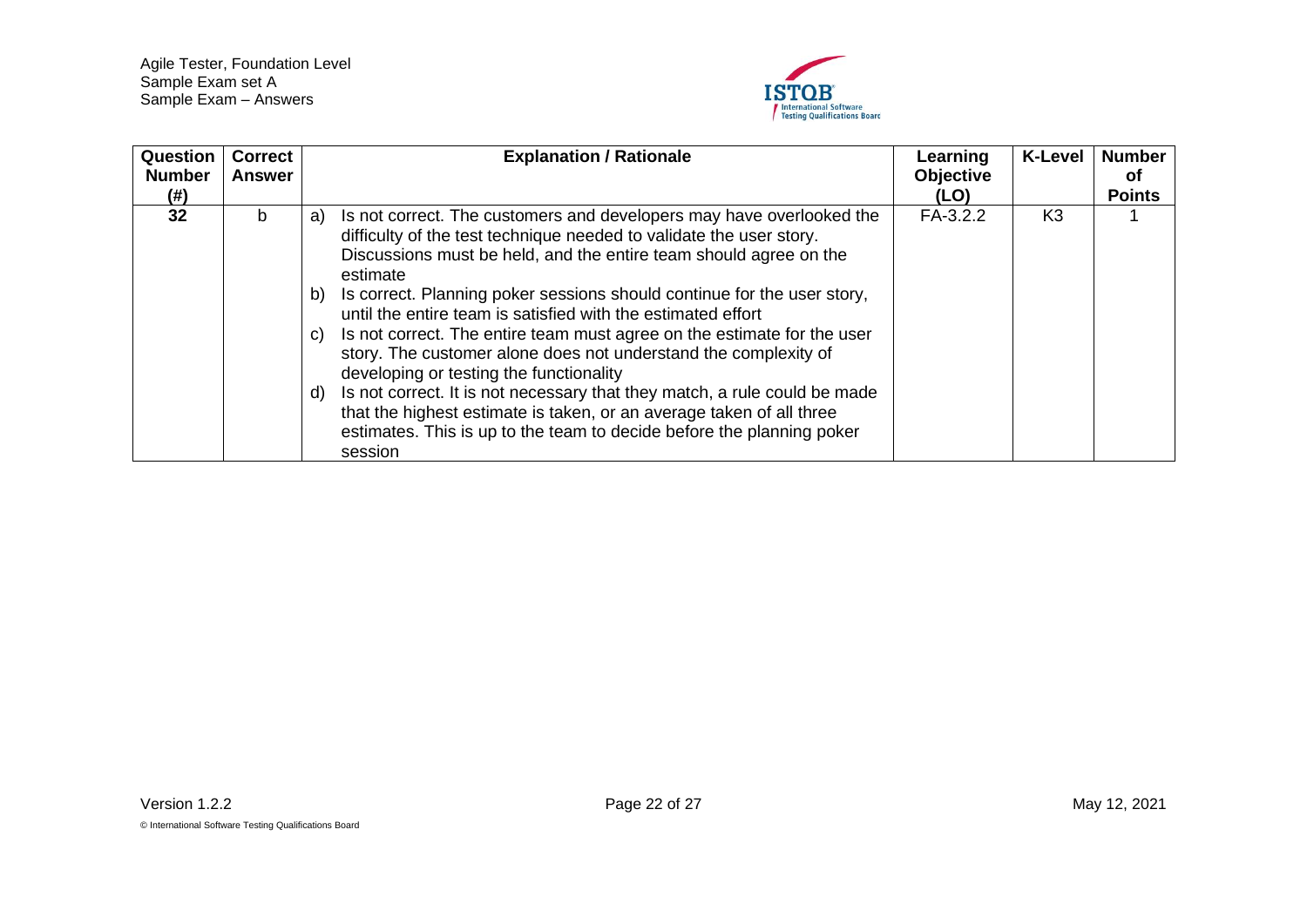

<span id="page-22-0"></span>

| Question<br><b>Number</b><br>(# ) | <b>Correct</b><br>Answer | <b>Explanation / Rationale</b>                                                                                                                                                                                                                                                                                                                                                                                                                                                                                                                                                                                                                                                                                                                                  | Learning<br><b>Objective</b><br>(LO) | <b>K-Level</b> | <b>Number</b><br>оf<br><b>Points</b> |
|-----------------------------------|--------------------------|-----------------------------------------------------------------------------------------------------------------------------------------------------------------------------------------------------------------------------------------------------------------------------------------------------------------------------------------------------------------------------------------------------------------------------------------------------------------------------------------------------------------------------------------------------------------------------------------------------------------------------------------------------------------------------------------------------------------------------------------------------------------|--------------------------------------|----------------|--------------------------------------|
| 33                                | C                        | See rational below<br>Is not correct<br>a)<br>Is not correct<br>b)<br>Is correct<br>C)<br>Is not correct<br>d)<br>This is helpful since we know there is a new version of the<br>Ι.<br>standard; existing test cases will need to be modified or new ones<br>will need to be added<br>This is helpful during the risk analysis phase<br>ii.<br>iii.<br>This information is not helpful, since user access is changing with<br>the new release of the device and new user stories have been<br>documented<br>Because new technology is being introduced, baselines should be<br>iv.<br>obtained using devices with similar technology or defined<br>performance requirements for this type of technology<br>This is helpful during the risk analysis phase<br>۷. | FA-3.3.1                             | K <sub>3</sub> |                                      |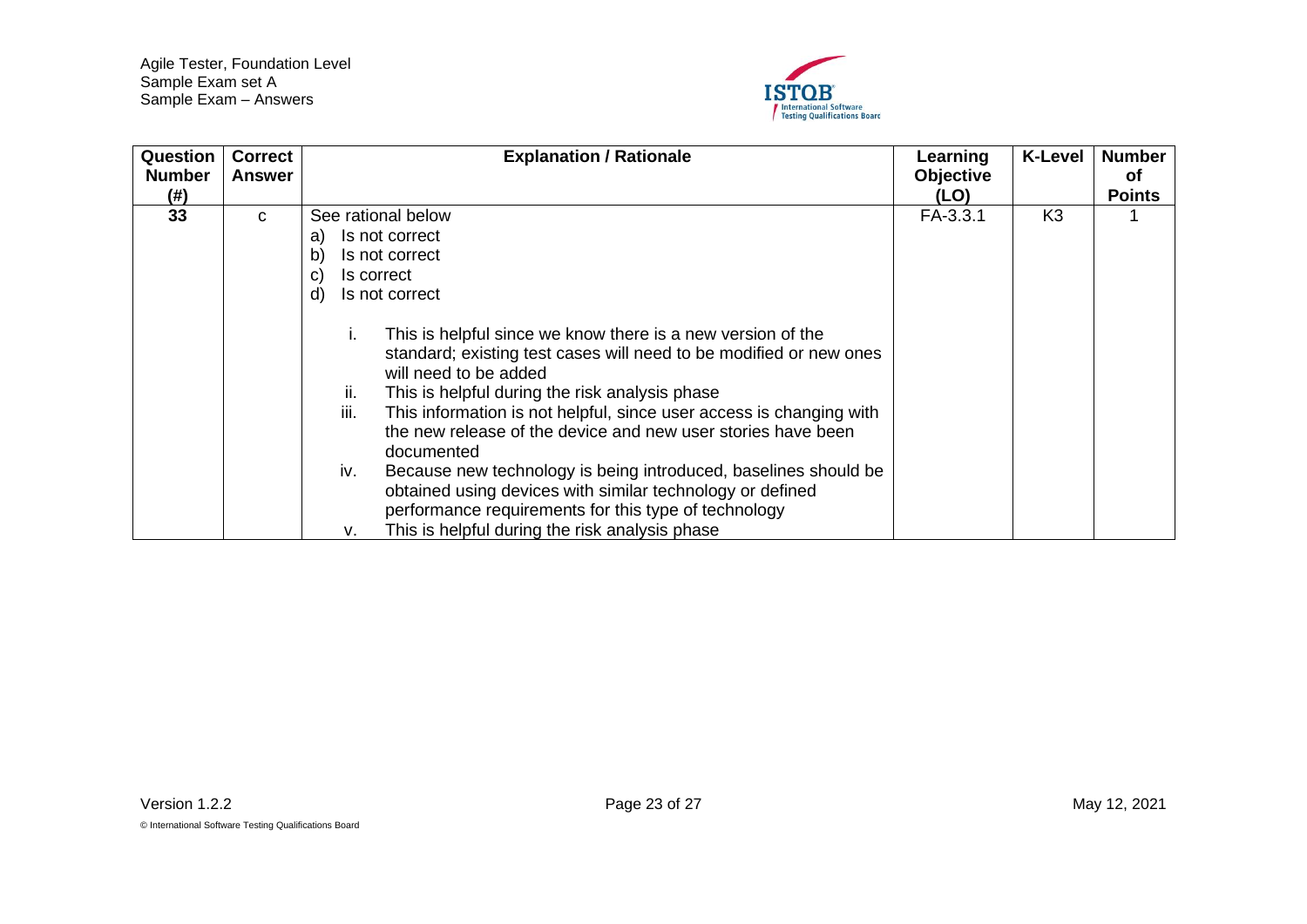

<span id="page-23-1"></span><span id="page-23-0"></span>

| Question<br><b>Number</b><br>(#) | <b>Correct</b><br><b>Answer</b> | <b>Explanation / Rationale</b>                                                                                                                                                                                                                                                                                                                                                                                                                                                                                                                                                                                                                                                                                                                                                                                                                                                                                                                                                                                                                                                                                                                                                                                                        | Learning<br><b>Objective</b><br>(LO) | <b>K-Level</b> | <b>Number</b><br>of<br><b>Points</b> |
|----------------------------------|---------------------------------|---------------------------------------------------------------------------------------------------------------------------------------------------------------------------------------------------------------------------------------------------------------------------------------------------------------------------------------------------------------------------------------------------------------------------------------------------------------------------------------------------------------------------------------------------------------------------------------------------------------------------------------------------------------------------------------------------------------------------------------------------------------------------------------------------------------------------------------------------------------------------------------------------------------------------------------------------------------------------------------------------------------------------------------------------------------------------------------------------------------------------------------------------------------------------------------------------------------------------------------|--------------------------------------|----------------|--------------------------------------|
| 34                               | $\mathbf{C}$                    | Is not correct. Both test cases and test charters are used as a basis for<br>a)<br>what to test. The number of executed test cases does not give any<br>information about what has been covered (The number of test charters<br>do not give any valuable information about coverage, either)<br>Is not correct. This statement in itself is insufficient. It needs to be<br>b)<br>backed up by supporting information regarding test coverage and risks<br>involved<br>Is correct. The obtained test coverage with supporting information<br>$\mathsf{C}$<br>makes it the best choice, even if more information would be needed.<br>This includes information about found defects, their severity of<br>occurrence, and taxonomy (how many serious problems in each area).<br>This information gives a more complete basis for a release decision.<br>You would also need information regarding the evaluated<br>characteristics and how they affect the total picture regarding the<br>completion of the system, and the related testing<br>Is not correct. The finish of an iteration/sprint implies that you stop<br>$\mathsf{d}$<br>testing when there is no more time which is not the best criteria for<br>when to stop testing | FA-3.3.2                             | K <sub>2</sub> |                                      |
| 35                               | b, c                            | Is not correct. not testable, there are no details on the type of white box<br>a)<br>testing, or the coverage expected<br>Is correct. this is testable<br>b)<br>Is correct. this is testable<br>$\mathsf{C}$<br>Is not correct. not testable, we do not know what a reasonable<br>$\mathsf{d}$<br>response time is<br>Is not correct. not testable, need to specify which browsers. One could<br>e)<br>make assumptions on what the major browsers are                                                                                                                                                                                                                                                                                                                                                                                                                                                                                                                                                                                                                                                                                                                                                                                | FA-3.3.2                             | K <sub>2</sub> | 1                                    |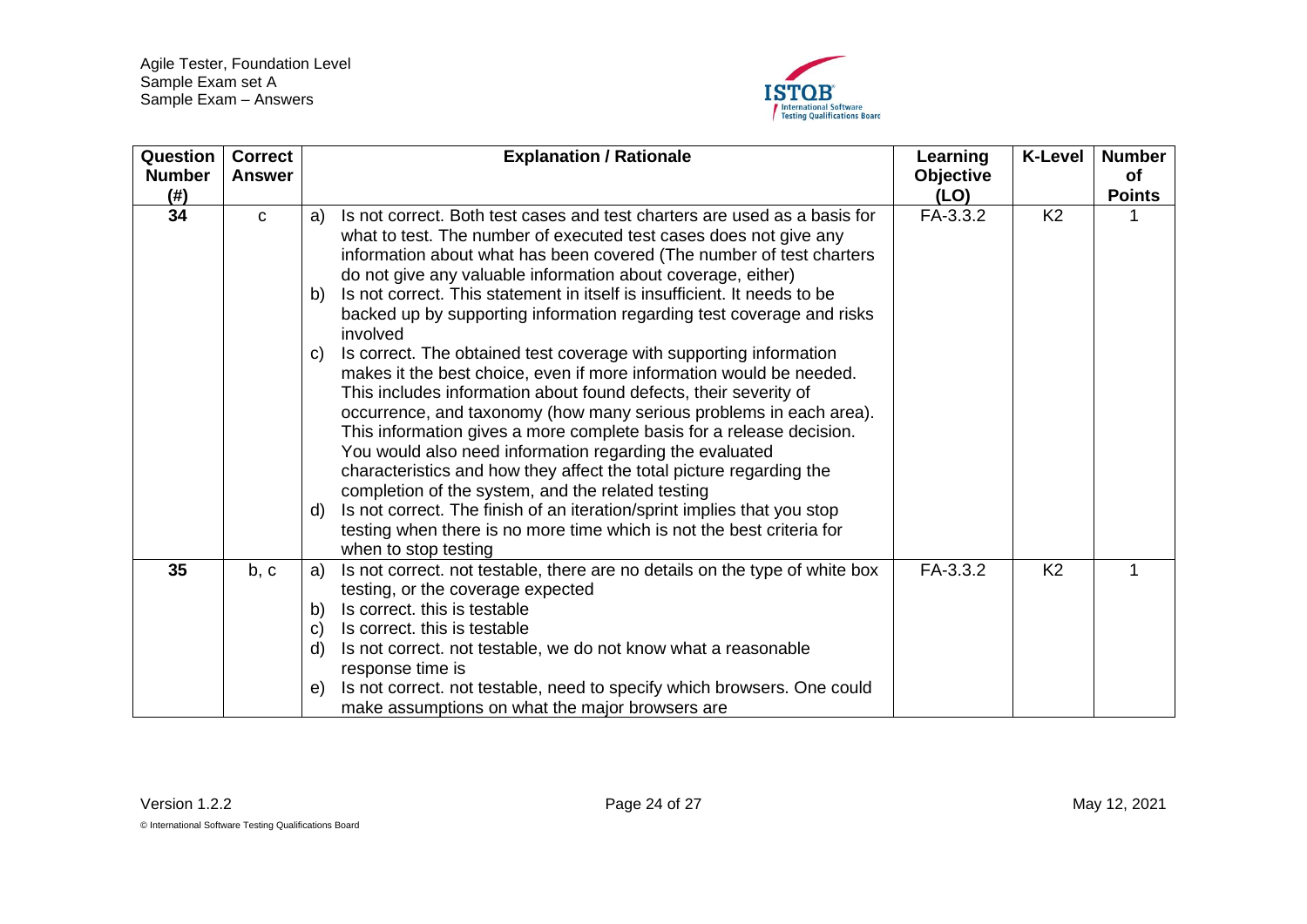

<span id="page-24-1"></span><span id="page-24-0"></span>

| Question              | <b>Correct</b> | <b>Explanation / Rationale</b>                                                                                                                                                                                                                                                                                                                                                                                                                                                                                                                                                                                                                                   | Learning                 | <b>K-Level</b> | <b>Number</b>              |
|-----------------------|----------------|------------------------------------------------------------------------------------------------------------------------------------------------------------------------------------------------------------------------------------------------------------------------------------------------------------------------------------------------------------------------------------------------------------------------------------------------------------------------------------------------------------------------------------------------------------------------------------------------------------------------------------------------------------------|--------------------------|----------------|----------------------------|
| <b>Number</b><br>(# ) | <b>Answer</b>  |                                                                                                                                                                                                                                                                                                                                                                                                                                                                                                                                                                                                                                                                  | <b>Objective</b><br>(LO) |                | <b>of</b><br><b>Points</b> |
| 36                    | d              | See rational below<br>Is not correct<br>a)<br>Is not correct<br>b)<br>Is not correct<br>C)<br>d)<br>Is correct<br>Is not correct. User story is specific to customers' transaction<br>Ι.<br>history<br>ii.<br>Is correct. This test is specific to a bank teller role and results in<br>viewing customer's bank transactions<br>iii.<br>Is correct. This test is specific to a bank teller role and results in<br>viewing customer's bank transactions<br>iv.<br>Is correct. This test is specific to a bank teller role and results in<br>viewing customer's bank transactions<br>Is not correct. User story does not mention performance<br>v.<br>requirements | FA-3.3.3                 | K <sub>3</sub> |                            |
| 37                    | C              | Is not correct. The focus of this user story is not on the state of the<br>a)<br>system; instead, the expectation is to test shipping costs<br>Is not correct. The focus of this user story is not on whether the item is<br>b)<br>shipped as expected; the expectation is to test shipping costs<br>Is correct. BVA is the best option when testing shipping costs<br>$\mathsf{C}$<br>Is not correct. The focus of this user story is not on whether the item is<br>a)<br>shipped as expected, the expectation is to test shipping costs                                                                                                                        | FA-3.3.4                 | K <sub>3</sub> |                            |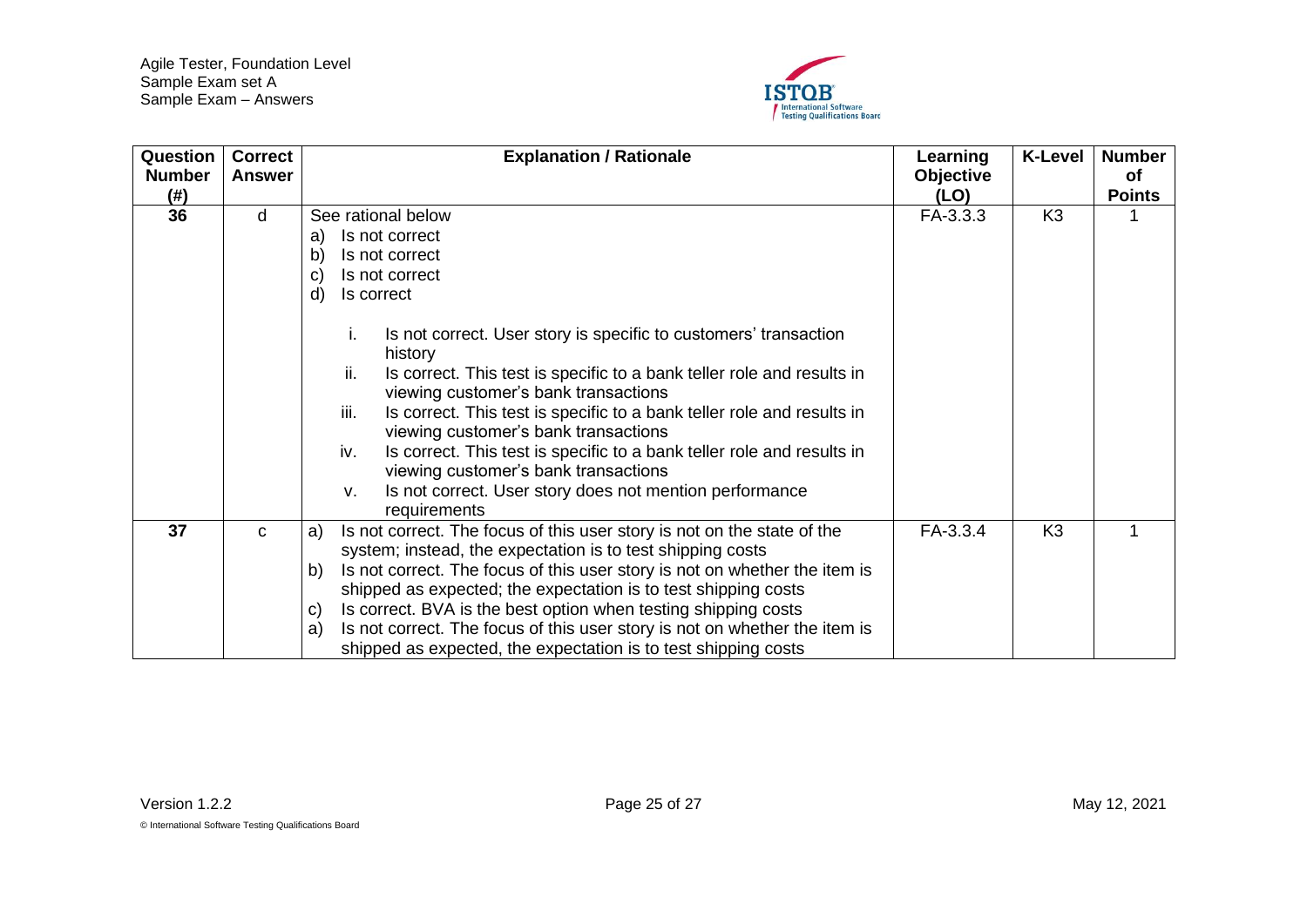

<span id="page-25-2"></span><span id="page-25-1"></span><span id="page-25-0"></span>

| Question<br><b>Number</b><br>(# ) | <b>Correct</b><br><b>Answer</b> | <b>Explanation / Rationale</b>                                                                                                                                                                                                                                                                                                | Learning<br><b>Objective</b><br>(LO) | <b>K-Level</b> | <b>Number</b><br>of<br><b>Points</b> |
|-----------------------------------|---------------------------------|-------------------------------------------------------------------------------------------------------------------------------------------------------------------------------------------------------------------------------------------------------------------------------------------------------------------------------|--------------------------------------|----------------|--------------------------------------|
| 38                                | a                               | Is correct. This is not a valid reason because exploratory testing cannot<br>a)<br>prevent defects from occurring due to the concurrent, reactionary<br>nature of analysis, design, and execution of the tests                                                                                                                | FA-3.3.5                             | K <sub>3</sub> |                                      |
|                                   |                                 | Is not correct. Exploratory testing is known as an experienced based<br>b)<br>approach to testing, which will be as effective as the tester running the<br>tests. The benefit of this approach is that the tests that will be designed<br>and executed will influence the next set of tests that are designed and<br>executed |                                      |                |                                      |
|                                   |                                 | Is not correct. Exploratory testing is not a technique but an approach to<br>$\mathbf{C}$<br>testing that can use other techniques such as pairwise, classification<br>trees, boundary value analysis etc.                                                                                                                    |                                      |                |                                      |
|                                   |                                 | Is not correct. One of the benefits of using exploratory testing is when<br>a)<br>there are requirements that are less than perfect, and within agile<br>projects there is limited analysis, depth and detail of requirement                                                                                                  |                                      |                |                                      |
| 39                                | $\mathbf{C}$                    | Is not correct. This would be one of the purposes of a wiki, not an ALM<br>a)<br>tool                                                                                                                                                                                                                                         | FA-3.4.1                             | K <sub>1</sub> |                                      |
|                                   |                                 | Is not correct. This would be one of the purposes of a Continuous<br>b)<br>Integration (CI) tool, not an ALM tool                                                                                                                                                                                                             |                                      |                |                                      |
|                                   |                                 | Is correct. This is one of many purposes of an ALM tool, but using the<br>C)<br>tool allows more collaboration with distributed teams than physical task<br>boards                                                                                                                                                            |                                      |                |                                      |
|                                   |                                 | Is not correct. This would be one of the purposes of a data generation<br>a)<br>and data load tool, not an ALM tool                                                                                                                                                                                                           |                                      |                |                                      |
| 40                                | $\mathbf b$                     | Is not correct. This is true, see section 3.3.5 of syllabus<br>a)<br>Is correct. Test charters are created prior to execution which include<br>b)<br>test objectives and test ideas                                                                                                                                           | Keyword                              | K <sub>1</sub> |                                      |
|                                   |                                 | Is not correct. This is true, see section 3.3.4 of syllabus<br>C)<br>Is not correct. This is true; the tester needs good understanding of how<br>$\mathsf{d}$<br>the system is used and how to determine when it fails                                                                                                        |                                      |                |                                      |